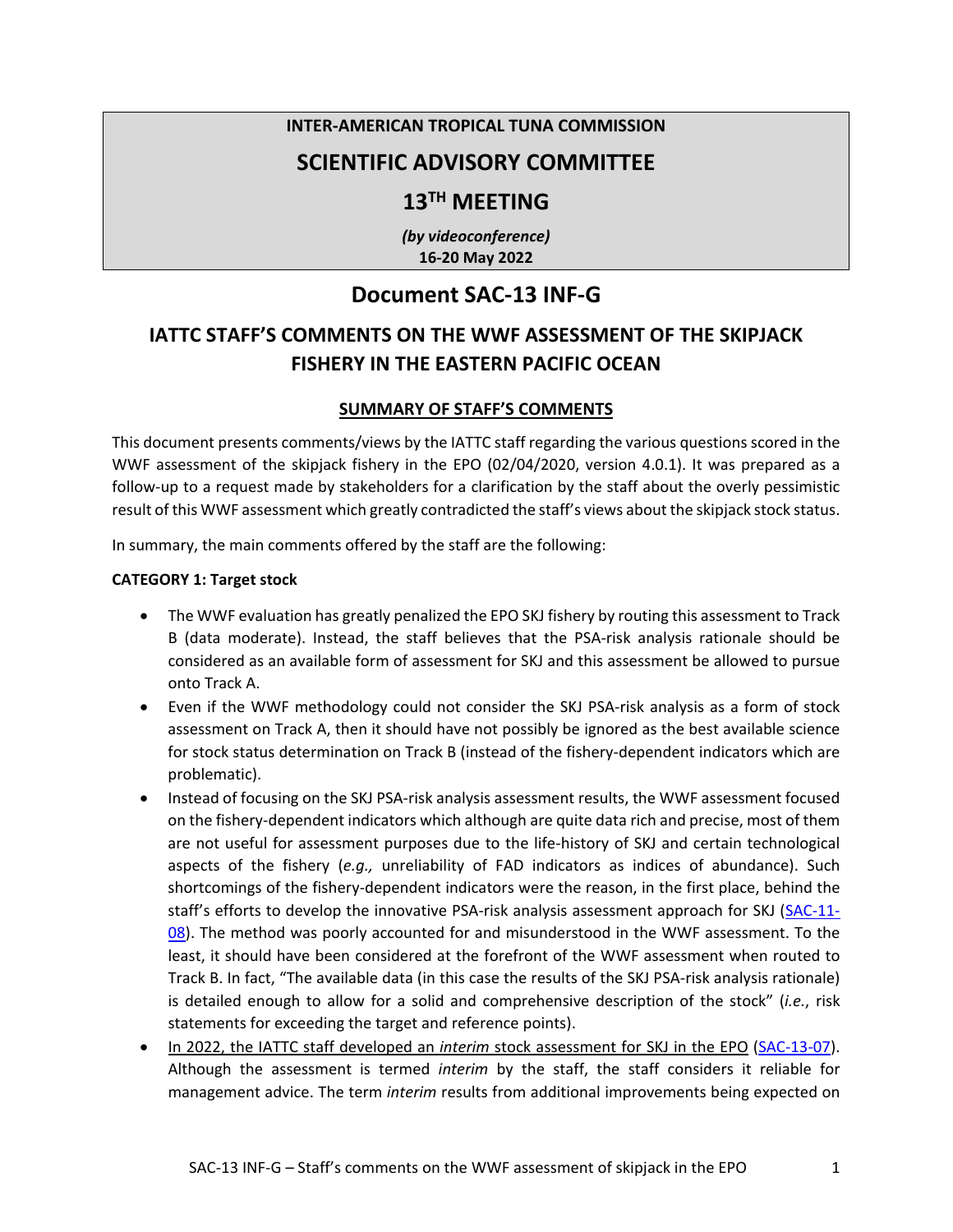the skipjack assessment under the ongoing 2021-proposed methodology and workplan to develop a stock assessment for skipjack in the EPO that includes tagging data (SAC-13-08). The stock assessment reference model and most of the sensitivity analyses confirmed that the current biomass is above the target reference point and the fishing mortality is below the target fishing mortality.

### **CATEGORY 2: Ecological effects of the fishery**

- In general, the assessor scores are reasonable given the rigidity of the WWF methodology.
- There is a substantial amount of progress to be mentioned at IATTC (*e.g.,* ongoing research projects under Theme 4 of the IATTC Strategic Science Plan, many of these on assessment of vulnerability, bycatch mitigation elements), adopted resolutions on full retention, sharks, whale sharks, Mobulids, etc. However, the effectiveness of these measures through scientific experimentation is not fully evaluated yet. Without completed and carefully designed scientific experiments to evaluate the effects of handing practices on post-release survivorship for most vulnerable species, the staff is not in a position to argue that the management measures in place are largely of fully effective at this stage. Therefore, most of the assessor scores on category 2 are reasonable.
- Regarding ecosystem changes, the staff periodically publishes an update of the ETP Ecopath model, and it shows the structure of the ecosystem has changed significantly since the early 1990s due to increased FAD effort. Although benchmark ecosystem reference points are not defined and hence any definition of what "negative changes" mean is arbitrary at this stage, ecosystem changes have been shown by ecosystem modeling research. However, it is interesting to note that despite this circumstantial evidence, the bycatch networks/communities under FADs and in unassociated tuna schools have remained fairly stable.
- The exception is Q9 which is probably overscored as more of an implicit weight to data from FAD sets seems to have been applied, which have smaller tunas and a higher diversity of bycatch. The staff suggests that the most appropriate score is number 2, as it cannot be denied that there is bycatch of tuna-like fishes and elasmobranchs across all set types, but generally this doesn't exceed 5%.

### **CATEGORY 3: Management**

- In general, the assessor scores are reasonable.
- The exception is Q13, the staff believes that some of the scores given should be reconsidered.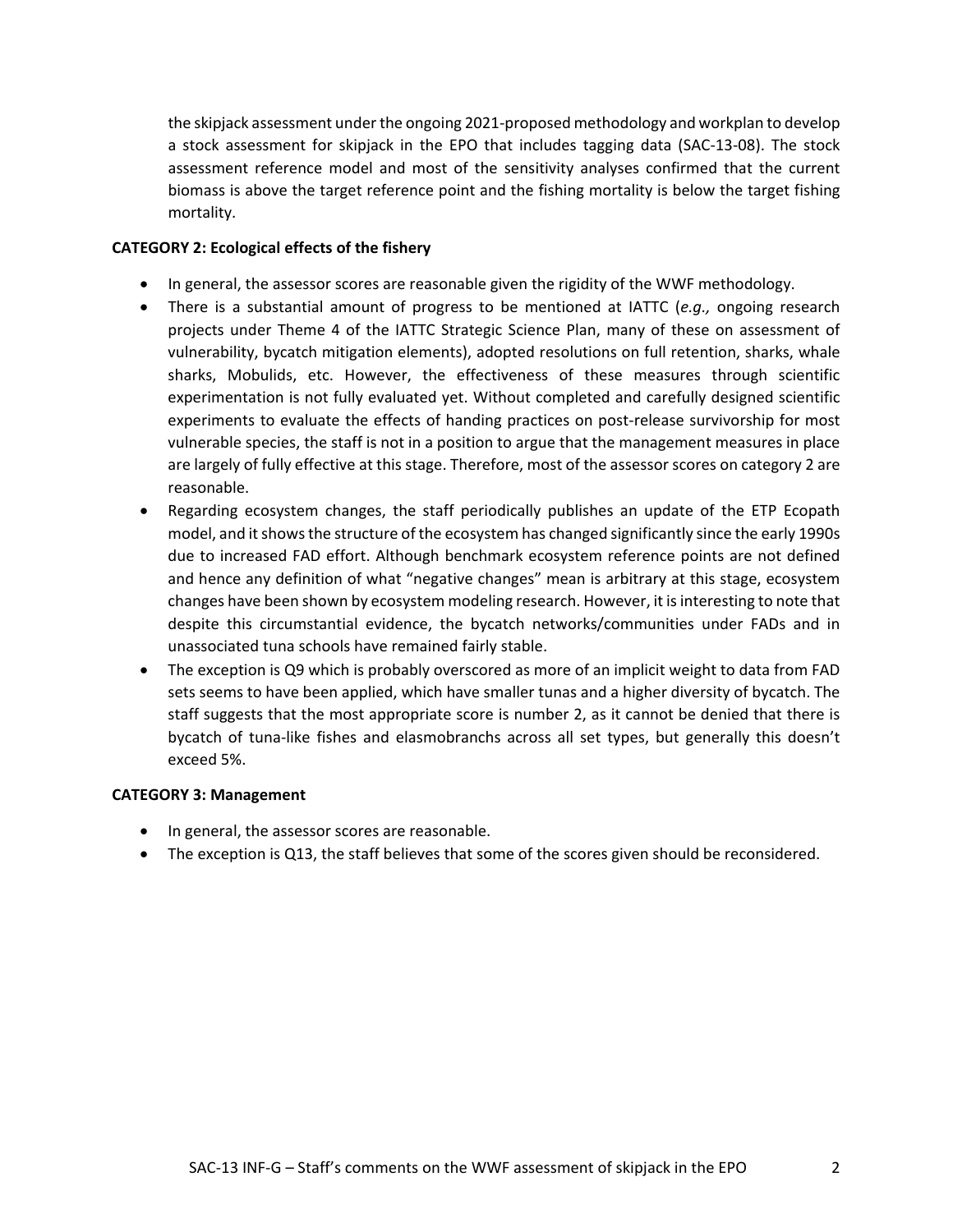### **STAFF COMMENTS**

### **CATEGORY 1: TARGET STOCK**

Depending on the available amount of information, there are 3 possible tracks on which the stock status is rated. Question 1 sets the course which track is applicable.

## 01 Are adequate\* stock assessments of the target stock available?

| A                                                                                                                                                                                                                                                                                                    | 0 | Detailed fishery data is available AND a reliable quantitative stock assessment is<br>conducted on a regular basis AND reference points are defined $\rightarrow$ Track A (OA2-<br>A6)                                |  |  |  |  |  |
|------------------------------------------------------------------------------------------------------------------------------------------------------------------------------------------------------------------------------------------------------------------------------------------------------|---|-----------------------------------------------------------------------------------------------------------------------------------------------------------------------------------------------------------------------|--|--|--|--|--|
| в                                                                                                                                                                                                                                                                                                    | ۵ | Substantial fishery data is available, but no reference points are defined OR refer-<br>ence points are defined but a recent quantitative stock assessment is lacking $\rightarrow$<br><b>Track B (OB2-B5)</b>        |  |  |  |  |  |
|                                                                                                                                                                                                                                                                                                      | 0 | Little or no fisheries data AND no stock assessment AND no reference points are<br>available OR [Bycatch]: Species is not targeted directly - it is taken as bycatch<br>which is retained/landed** → Track C (QC2-C5) |  |  |  |  |  |
| *Adequate = State of the art stock assessment not older than 3 years. If the current assessment is older than<br>3 years, go to Track B.<br>**Bycatch species which are not appropriately managed in a species-specific manner. If fishery data is avail-<br>able, go to track A or B, respectively. |   |                                                                                                                                                                                                                       |  |  |  |  |  |

#### *From WWF report (Annotations):*

### *Even though substantial fishery data is available for the EPO skipjack stock and reference points are defined on an interim basis, a recent quantitative stock assessment is still lacking. Track B*

#### **Staff's comments 1:**

The highly productive life-history of skipjack (SKJ) makes the development of any conventional stock assessment very challenging. This results from marked fluctuations in abundance which are strongly tied to environmental conditions, and the inability to separate these effects from exploitation. Despite these challenges, and until another form of an assessment is possible (see ongoing workplan to develop a SKJ [assessment\)](https://www.iattc.org/Meetings/Meetings2021/SAC-12/Docs/_English/SAC-12-06_%20Assessment%20methods%20for%20skipjack%20in%20the%20EPO%20using%20tagging%20data.pdf), the IATTC staff has relied on a Productivity and Susceptibility Analysis (PSA) rationale to make inferences about the stock status of skipjack. Through this PSA assessment rationale, if bigeye (BET) is healthy then SKJ can be inferred to be healthy. More recently, the staff has combined the PSA rationale with the quantitative elements of the 2020 risk analysis for tropical tuna in the EPO (see section 1.1.2.a in [Document IATTC-97-02\)](https://www.iattc.org/Meetings/Meetings2021/IATTC-97/Docs/_English/IATTC-97-02_Staff%20recommendations%20to%20the%20Commission.pdf). Probability statements for exceeding the target and limit reference points defined under [Resolution C-16-02](https://www.iattc.org/PDFFiles/Resolutions/IATTC/_English/C-16-02-Active_Harvest%20control%20rules.pdf) are provided for the three tropical tuna species, and a probabilistic stock status evaluation is available for SKJ which indicates that the stock is in good health (see **Table A** below). The conclusion that there is no form of quantitative stock assessment for SKJ is misleading and has unreasonably penalized the SKJ fishery.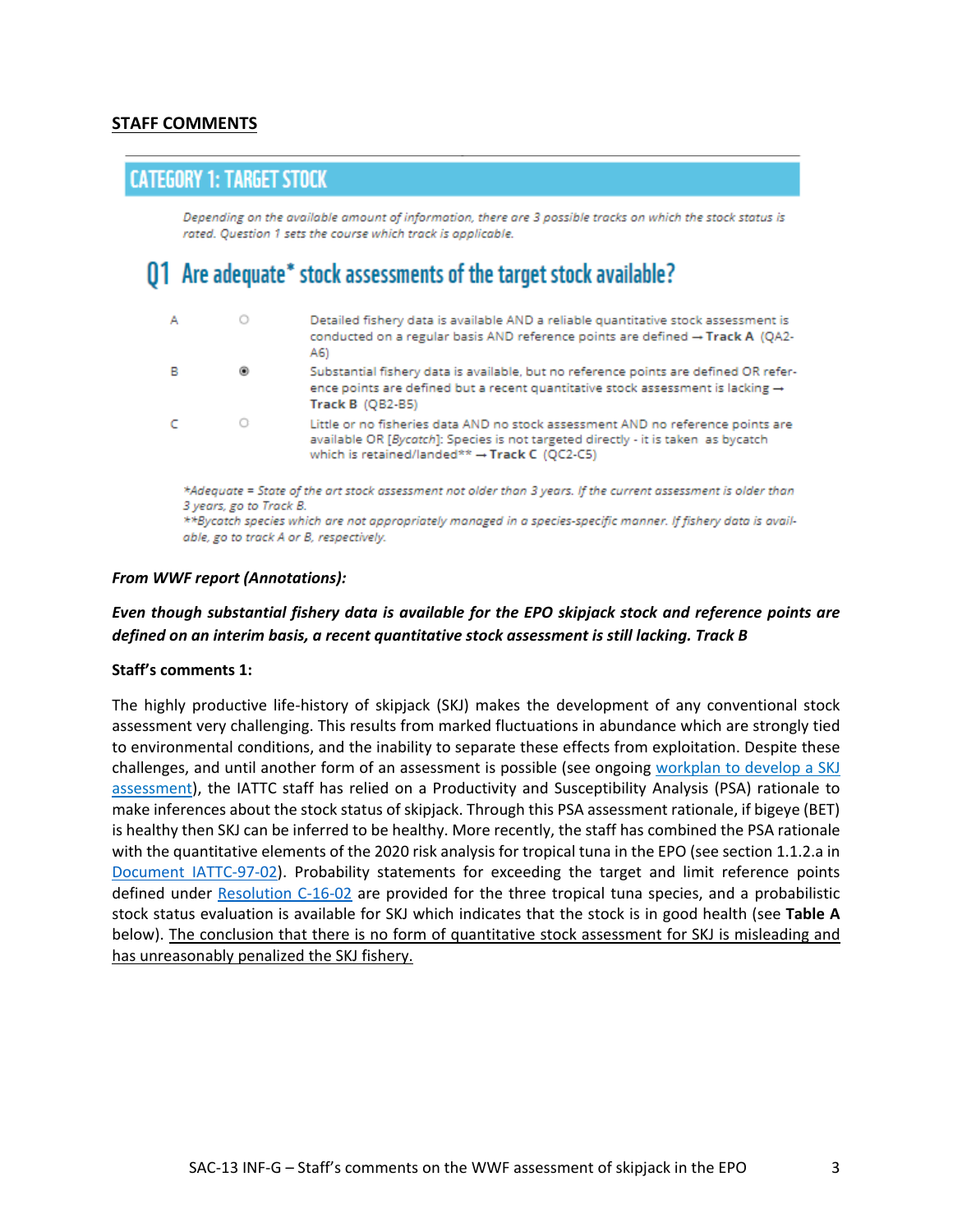**Table A. Stock status of yellowfin, bigeye, and skipjack tunas, expressed in terms of the probabilities of exceeding the reference points specified in the HCR.**

|                                         | Probability (%) of exceeding RP                     |    |      |  |  |  |  |
|-----------------------------------------|-----------------------------------------------------|----|------|--|--|--|--|
| <b>Target RP</b>                        | Skipjack <sup>4</sup><br>Yellowfin<br><b>Bigeye</b> |    |      |  |  |  |  |
| $F_{\rm cur} > F_{\rm MSY}$             |                                                     | 50 | $50$ |  |  |  |  |
| $S_{\text{cur}}< S_{\text{MSY}}$        | 12                                                  | 53 | <53  |  |  |  |  |
| <b>Limit RP</b>                         |                                                     |    |      |  |  |  |  |
| $F_{\rm cur}$ $\!\!>$ $\!F_{\rm LIMIT}$ |                                                     |    | <5   |  |  |  |  |
| $S_{\text{cur}}< S_{\text{LIMIT}}$      |                                                     |    | <6   |  |  |  |  |

Accordingly, the staff concludes the following:

- A single-species conventional quantitative assessment is not available for SKJ at this stage. However, the PSA approach that the IATTC relies on for its management advice, does not require a quantitative assessment for SKJ to provide adequate management advice. The PSA approach relies on a quantitative assessment for BET and therefore a "Custom" score might be appropriate to acknowledge that a quantitative assessment is used in the management of SKJ.
- The staff's PSA rationale coupled with the 2020 risk analysis for the tropical tuna (BET and YFT) in the EPO provides an assessment of the SKJ stock status in the EPO.
- Although a single-species conventional assessment is lacking for SKJ, the innovative PSA-risk analysis approach offers probability statements for exceeding the target and limit reference points (defined under [Resolution C-16-02\)](https://www.iattc.org/GetAttachment/79173db8-ebc3-49ca-9fa6-c46d0ffe5979/Harvest%20control%20rules) for SKJ. In other words, a form of stock assessment is clearly available for SKJ and it cannot be stated that a quantitative measure of the stock status relative to the adopted reference points is lacking.
- According to the PSA-risk analysis assessment, SKJ is perceived to be in a healthy status relative to the adopted reference points (section 1.1.2.a in Document [IATTC-97-02;](https://www.iattc.org/Meetings/Meetings2021/IATTC-97/Docs/_English/IATTC-97-02_Staff%20recommendations%20to%20the%20Commission.pdf) see staff's response to QA2 below for additional details).
- The staff's PSA rationale coupled with the 2020 risk analysis for the tropical tuna in the EPO should be considered as a form of a "*stock assessment not older than 3 years*". Not doing so and routing this assessment towards Track B (instead of maintaining it on track A), has severely penalized this assessment and contributed to its overly pessimistic result.
- The overly pessimist outcomes of this WWF assessment are counter-intuitive and hard to conceptualize given the best available science and the management in place for the tropical tuna in the EPO. In particular, the strengthened conservation measures adopted by the IATTC in 2021 [\(Resolution C-21-04\)](https://www.iattc.org/GetAttachment/e3dc0a7e-e73c-4b8e-889e-a4cd2cdd7b8b/Tuna%20conservation%20in%20the%20EPO%202022-2024), as well as the positive steps taken by relevant stakeholders over recent years to fund the staff's research that is necessary to overcome the challenges to conduct a conventional stock assessment for SKJ (see staff's comments 2 below).
- If it remains the opinion that SKJ should fall within category B after taking the above comments into consideration, liberal use of the "Custom" score should be considered since the guidance under category B generally does not take into consideration the PSA approach used by the IATTC to provide management advice for SKJ (see staff's comments on questions in track B).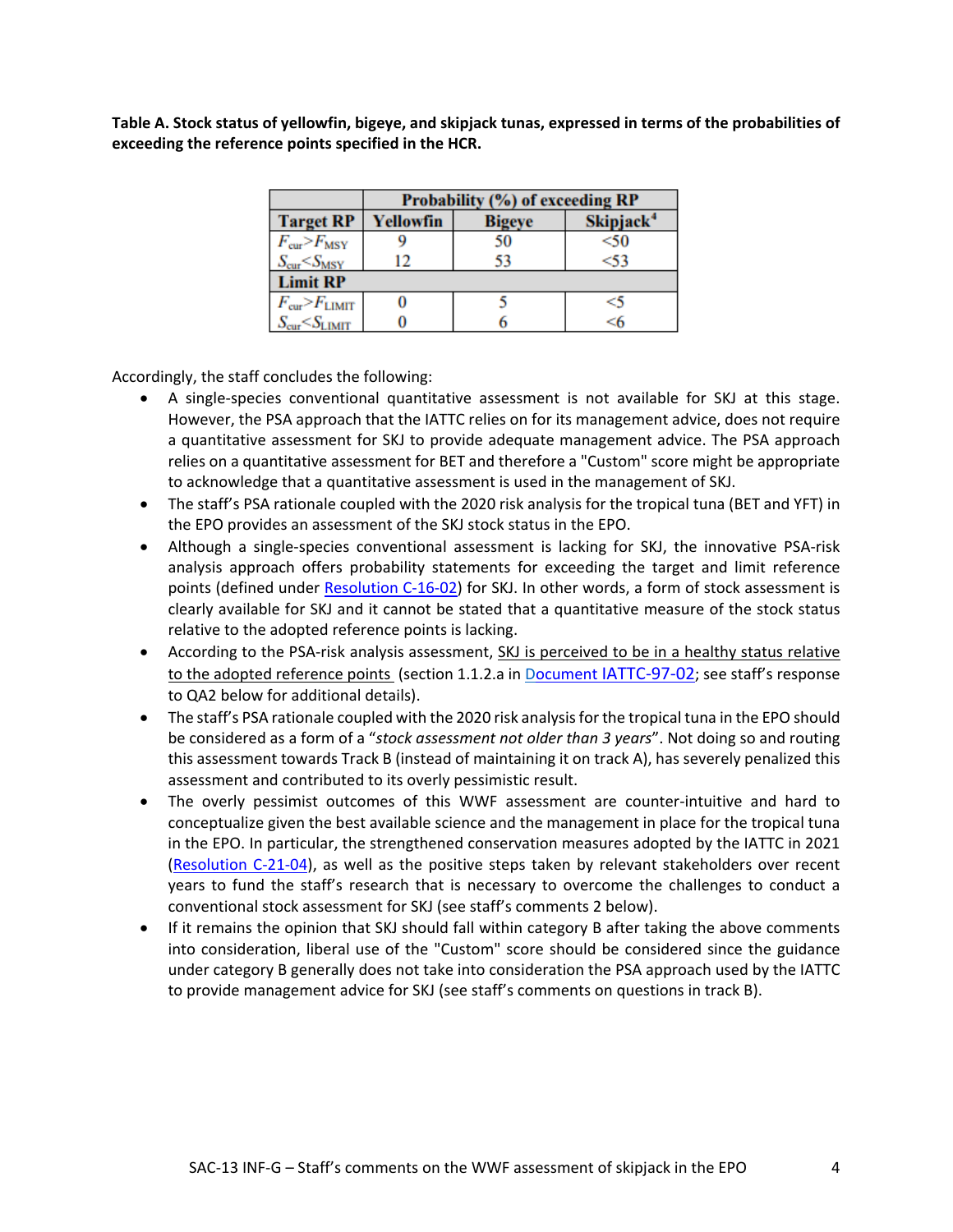### *From WWF report (Annotations):*

*IATTC 2019 - SAC-10-09: "The most recent assessment of skipjack in the EPO (Maunder and Harley 2005) is considered preliminary because it is not known whether the catch per day fished for purse-seine fisheries is proportional to abundance. Analysis of currently available tagging data is unlikely to improve the skipjack stock assessment (Maunder 2012a) and a fully length-structured model produced unrealistic estimates (Maunder 2012b). In addition to the problems listed above, the levels of age-specific natural mortality are uncertain, if not unknown, and current yield-per-recruit (YPR) calculations indicate that the YPR would be maximized by catching the youngest skipjack in the model (Maunder and Harley 2005). Therefore, neither the biomass- nor fishing mortality-based reference points, nor the indicators to which they are compared, are available for skipjack in the EPO."*

### **Staff's comments 2:**

The information cited above from [Document SAC-10-09](https://www.iattc.org/Meetings/Meetings2019/SAC-10/Docs/_English/SAC-10-09_Skipjack%20tuna%20indicators%20of%20stock%20status.pdf) is from a review of historical assessments of SKJ. This does not take into consideration the PSA approach that is currently being used and uses "assessment" in a very narrow definition, based on historical age-structured model approaches. The most recent assessment, where "assessment" is more broadly defined and covers the variety of assessments used for different species around the world, is the PSA-risk analysis based assessment.

The staff's views presented in Document SAC-10-09 relied upon the best scientific information and resources available to the staff up until April 2019. Since then, important developments have taken place which should be considered in a review of this WWF assessment. In particular, the funding by IATTC of a multiyear tuna tagging program in the EPO (2019-2022) which is at the core of a new workplan to develop a stock assessment for SKJ (page 9, [Document IATTC-98-02a\)](https://www.iattc.org/Meetings/Meetings2021/IATTC-98b/Docs/_English/IATTC-98b-02a_Staff%20activities%20and%20research%20plan.pdf). Two out of the three tagging cruises under the Regional Tuna Tagging Program in the EPO (RTTP-EPO) have been successfully completed (2019 and 2020). The third and final cruise is ongoing from March-May 2022. A new spatiotemporal modeling approach is under development by the staff and collaborators at the Technical University of Denmark (DTU). This tagging model will be incorporated into a stock assessment model to develop a benchmark assessment for SKJ (preliminary results to be presented at SAC-13 in May 2022, the final benchmark assessment to be presented at SAC-14 in May 2023). The staff's proposed new SKJ assessment methodology and summary results for the 2019 and 2020 tagging cruises can be found in [Document SAC-](https://www.iattc.org/Meetings/Meetings2021/SAC-12/Docs/_English/SAC-12-06_%20Assessment%20methods%20for%20skipjack%20in%20the%20EPO%20using%20tagging%20data.pdf)[12-06.](https://www.iattc.org/Meetings/Meetings2021/SAC-12/Docs/_English/SAC-12-06_%20Assessment%20methods%20for%20skipjack%20in%20the%20EPO%20using%20tagging%20data.pdf)

The developments above clearly show IATTC's determination in advancing the stock assessment science for SKJ in the EPO despite technical challenges imposed by the highly productive nature of the species and a clear indication from the PSA-risk analysis results that the stock is in good health. This responsible and proactive view is not consistent with the overly pessimistic score of this WWF assessment.

Finally, it should also be noted that the IATTC staff takes a more rigorous approach to the management of SKJ than other organizations might and therefore do not rely on quantitative approaches that are inappropriate to assess a species like skipjack. Just because there is an assessment that doesn't mean that this assessment is reliable.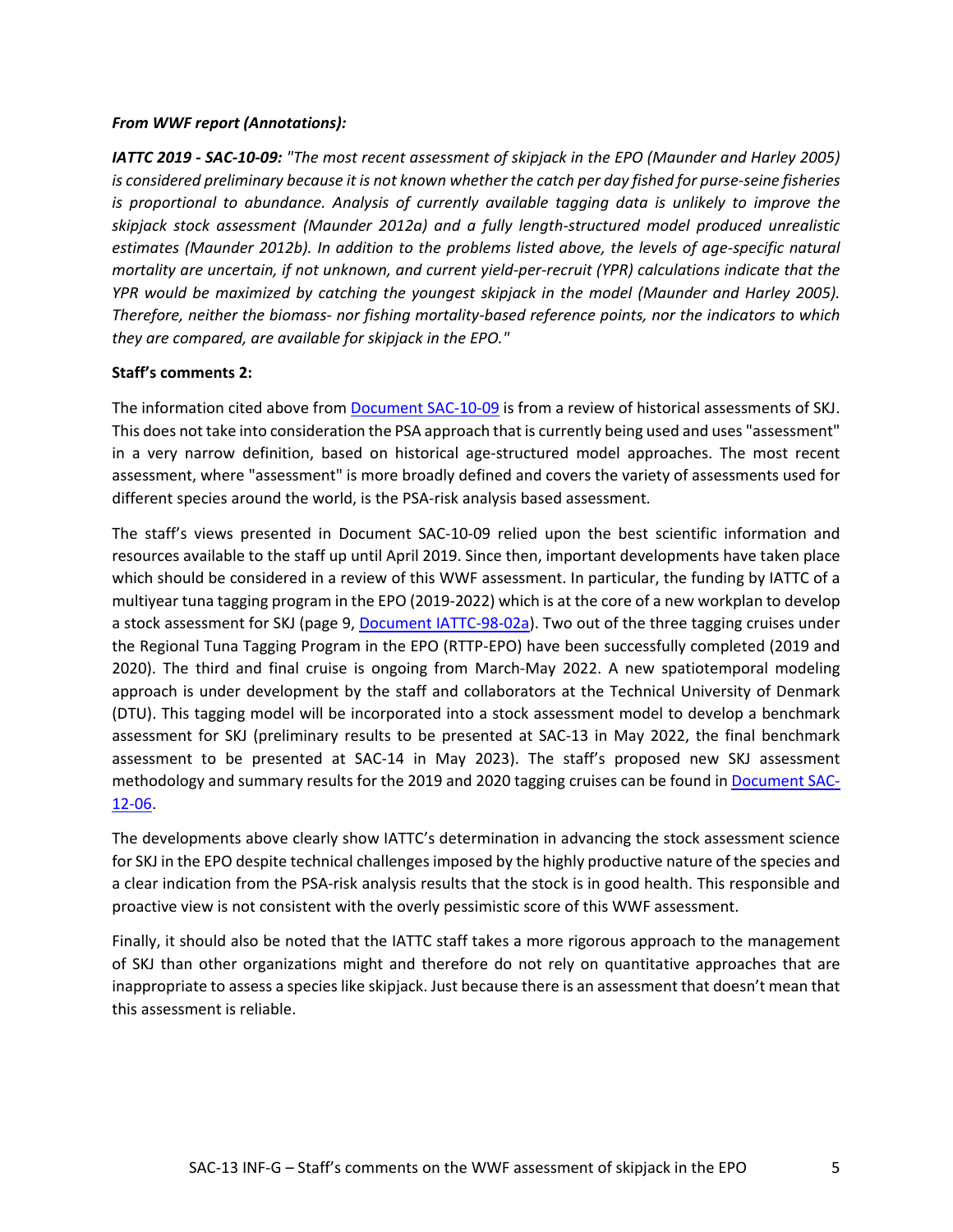### *From WWF report (Annotations):*

### *IATTC Resolution C-16-02, Harvest Control Rules for Tropical Tunas (Yellowfin, Bigeye, and Skipjack):*

*"A target reference point is a management objective based on a level of spawning biomass (Starget) or a fishing mortality rate (Ftarget) that should be achieved and maintained. Smsy and Fmsy were adopted by the 87th meeting of the IATTC as interim target reference points for tropical tunas in the EPO."*

### **Staff's comments 3:**

IATTC [Resolution C-16-02](https://www.iattc.org/GetAttachment/79173db8-ebc3-49ca-9fa6-c46d0ffe5979/Harvest%20control%20rules) was an important development since it established interim reference target and limit reference points for the tropical tuna in the EPO. The term *interim* implies that the Commission intends to go further towards a robust harvest strategy that needs to be tested through a rigorous management strategy evaluation (MSE) process. The MSE process for tropical tuna at the IATTC initiated in 2020 and is doing very good progress despite the negative impacts of the covid-19 pandemic. For more information about the IATTC MSE workplan see page 15 of the Staff Activities Report [\(Document IATTC-](https://www.iattc.org/Meetings/Meetings2021/IATTC-98b/Docs/_English/IATTC-98b-02a_Staff%20activities%20and%20research%20plan.pdf)[98-02a\)](https://www.iattc.org/Meetings/Meetings2021/IATTC-98b/Docs/_English/IATTC-98b-02a_Staff%20activities%20and%20research%20plan.pdf) and [Document IATTC-98 INF-I.](https://www.iattc.org/Meetings/Meetings2021/IATTC-98a/Docs/_English/IATTC-98-INF-I_Management%20Strategy%20Evaluation%20for%20Tropical%20Tunas.pdf)

The overly pessimistic results of this WWF assessment for the SKJ fishery in the EPO are hard to reconcile with the above IATTC achievements as well as the healthy condition of the stock (see staff's comments 2).

### **TRACK A / data-rich**

### **Staff's comments 4:**

As explained above, the staff believes that this WWF evaluation has greatly penalized the EPO SKJ fishery by routing this assessment to Track B. Instead, the staff believes that the PSA-risk analysis rationale should be considered an available form of assessment for SKJ and this assessment be allowed to pursue on Track A.

Below are the staff's responses to the questions under Track A. While having missed the opportunity to be evaluated under Track A, critical elements related to the efficient management of the tropical tuna fishery in the EPO (including SKJ) have been greatly minimized in this assessment hence contributing to its overly pessimistic results.



Staff's comments on QA2: YES, IATTC [Resolution C-16-02](https://www.iattc.org/GetAttachment/79173db8-ebc3-49ca-9fa6-c46d0ffe5979/Harvest%20control%20rules) adopted in 2016 establishes the harvest control rules for tropical tunas (YFT, SKJ and BET) in the EPO. The resolution defines reference points (target and limit) for both fishing mortality (*F*) and Spawning biomass (*S*). In addition, the IATTC has an ongoing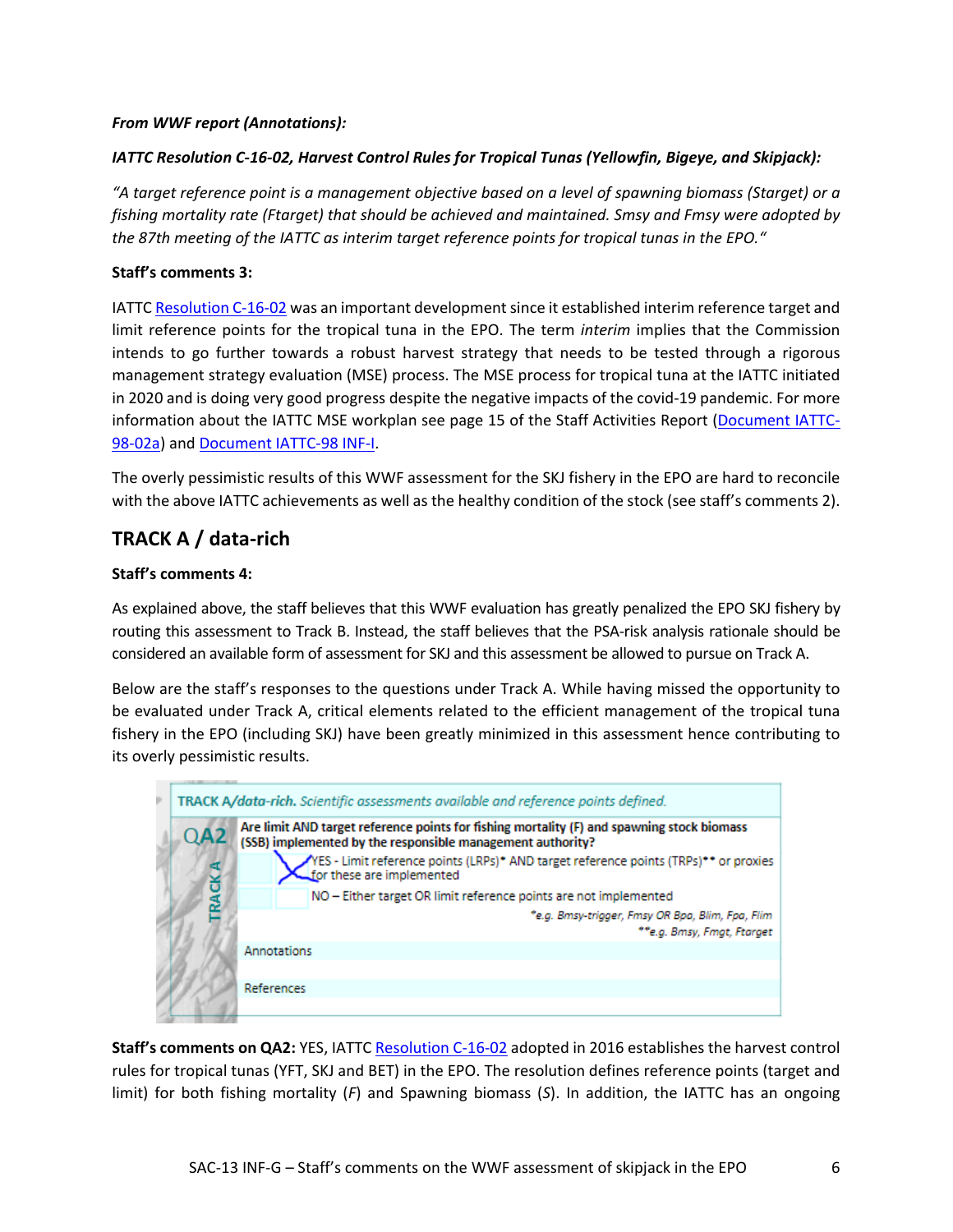[Management Strategy Evaluation \(MSE\) workplan](https://www.iattc.org/Meetings/Meetings2021/IATTC-98a/Docs/_English/IATTC-98-INF-I_Management%20Strategy%20Evaluation%20for%20Tropical%20Tunas.pdf) in place for the tropical tuna in the EPO which continues to improve the HCR towards a fully tested and robust harvest strategy.



### **Staff's comments on QA3:**

Through the SKJ PSA-risk analysis rationale, if BET is healthy then SKJ can be inferred to be healthy (see staff's comments 1 above). This inference was made based upon the results of the recent 2020 risk analysis for tropical tuna in the EPO. When the overall results of the risk analysis are considered, the staff concluded that there is less than 53% probability that *SSB* is below *SMSY* (P(S<SMSY)<53%) (**Table A,**  Document [IATTC-97-02\)](https://www.iattc.org/Meetings/Meetings2021/IATTC-97/Docs/_English/IATTC-97-02_Staff%20recommendations%20to%20the%20Commission.pdf).

|                                       | Probability (%) of exceeding RP                            |    |      |  |  |  |  |  |
|---------------------------------------|------------------------------------------------------------|----|------|--|--|--|--|--|
| <b>Target RP</b>                      | Skipjack <sup>4</sup><br><b>Yellowfin</b><br><b>Bigeye</b> |    |      |  |  |  |  |  |
| F <sub>cur</sub> > F <sub>MSY</sub>   |                                                            | 50 | 50   |  |  |  |  |  |
| S <sub>cur</sub> < S <sub>MSY</sub>   | 12                                                         | 53 | $53$ |  |  |  |  |  |
| <b>Limit RP</b>                       |                                                            |    |      |  |  |  |  |  |
| F <sub>cur</sub> > F <sub>UMIT</sub>  |                                                            |    | <5   |  |  |  |  |  |
| S <sub>cur</sub> < S <sub>LIMIT</sub> |                                                            |    | <6   |  |  |  |  |  |

Table A. Stock status<sup>2</sup> of vellowfin, bigeve, and skipiack tunas, expressed in terms of the probabilities<sup>3</sup> of exceeding the reference points specified in the HCR.

Although Resolution C-16-02 does not specify the acceptable level of probability of exceeding the target reference points, these probabilities are at about a reasonable arbitrary reference level of 50%, considering that, at *FMSY*, *SSB* will fluctuate around the target reference point (*SSBMSY*) due to interannual recruitment fluctuations. As explained in the staff's response to QA4 below, *F* for bigeye is estimated to be fluctuating around *FMSY* (hence *F* for SKJ is inferred to be fluctuating at or below *FMSY*; **Table A**).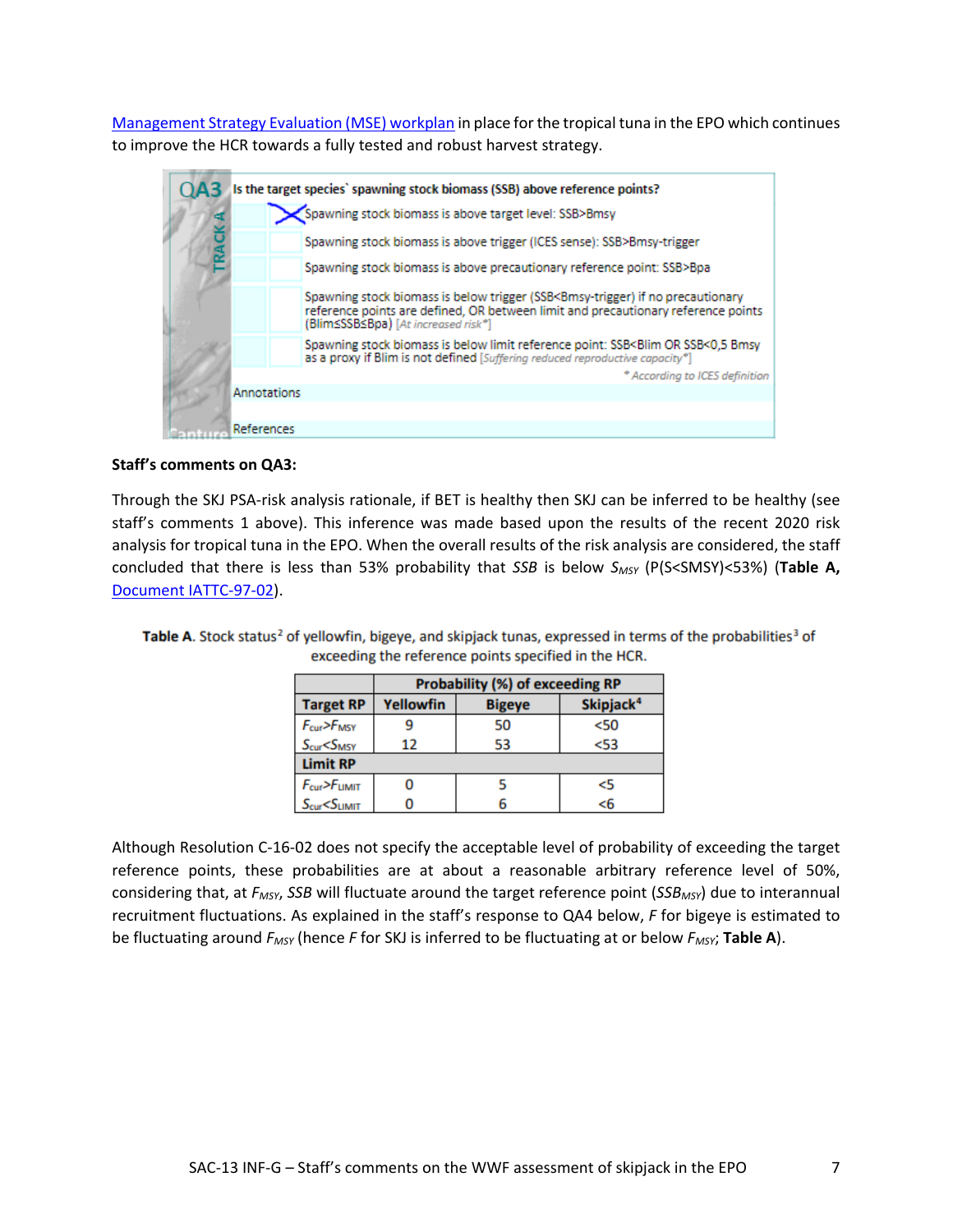

### **Staff's comments on QA4:**

Through the PSA-risk analysis rationale, if BET is healthy then SKJ can be inferred to be healthy. Taking the 2020 risk analysis results for BET [\(Document SAC-11-08\)](https://www.iattc.org/Meetings/Meetings2020/SAC-11/Docs/_English/SAC-11-08-REV-23-Oct-2020-MTG_Risk%20analysis%20for%20management.pdf) as a basis to determine the status of the skipjack stock in the EPO, the staff inferred that there is less than 50% probability that *FMSY* has been exceeded (*P*(*F>FMSY*) < 50%) (**Table A,** Document SAC-11-08). Although Resolution C-16-02 does not specify the acceptable level of probability of exceeding the target reference points, these probabilities are at about a reasonable arbitrary reference level of 50%, considering that, at *FMSY*, *F* will fluctuate around (*i.e.* with a probability of 50% of exceeding) the target reference point (*FMSY*) under the days of closure management due to interannual fluctuations in catchability and distribution of purse-seine effort among set types.

|                                      | <b>Probability (%) of exceeding RP</b> |                                        |      |  |  |  |  |  |  |
|--------------------------------------|----------------------------------------|----------------------------------------|------|--|--|--|--|--|--|
| <b>Target RP</b>                     | <b>Yellowfin</b>                       | Skipjack <sup>4</sup><br><b>Bigeye</b> |      |  |  |  |  |  |  |
| F <sub>cur</sub> > F <sub>MSY</sub>  |                                        | 50                                     | 50<  |  |  |  |  |  |  |
| S <sub>cur</sub> < S <sub>MSY</sub>  | 12                                     | 53                                     | $53$ |  |  |  |  |  |  |
| <b>Limit RP</b>                      |                                        |                                        |      |  |  |  |  |  |  |
| F <sub>cur</sub> > F <sub>UMIT</sub> |                                        |                                        | <5   |  |  |  |  |  |  |
| $S_{cur} < S_{LIMIT}$                |                                        | 6                                      | < 6  |  |  |  |  |  |  |

Table A. Stock status<sup>2</sup> of yellowfin, bigeye, and skipjack tunas, expressed in terms of the probabilities<sup>3</sup> of exceeding the reference points specified in the HCR.

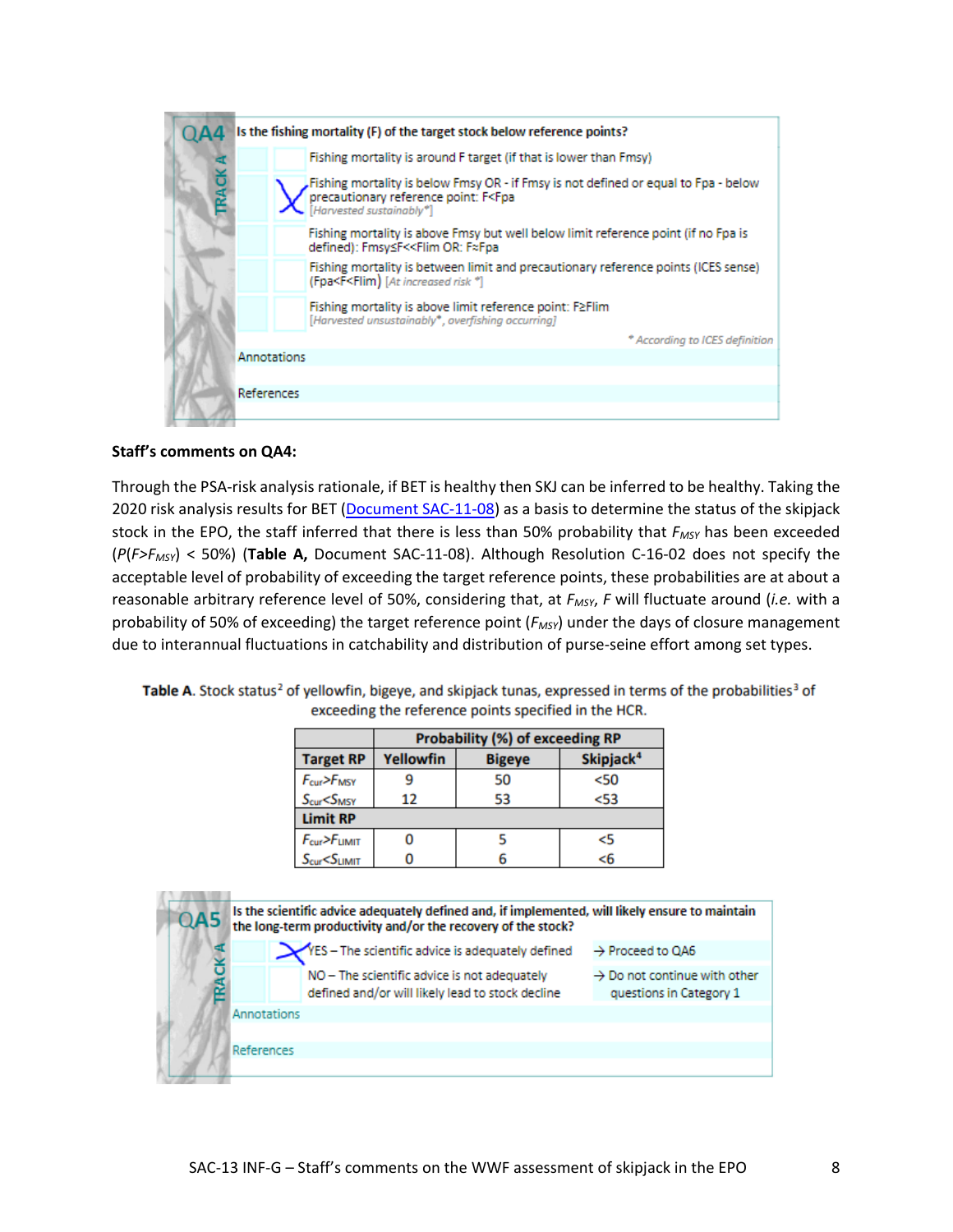### **Staff's comments on QA5:**

The 2020 risk analysis results (**Table A** above; see section 1.1.2.a in [Document IATTC-97-02\)](https://www.iattc.org/Meetings/Meetings2021/IATTC-97/Docs/_English/IATTC-97-02_Staff%20recommendations%20to%20the%20Commission.pdf) indicated that all tropical tuna species are in good health and this status will not be compromised if the *status quo* fishing mortality conditions are not exceeded (*F* 2017-2019). For this reason, in 2021 the staff did not recommend changes in the number of closure days for the purse seine fishery affecting all three species.

However, the continuing increasing number of sets in the floating-object fishery, along with some other long-term trends in fishery indicators, shows that the reference points could potentially be exceeded in the near future as a result of increased fishing mortality. Therefore, the IATTC staff has recommended additional precautionary measures to keep the fishing mortality at the *status quo* level. To ensure that the *status quo* is maintained, the staff reiterated its previous recommendation for additional precautionary measures:

The staff concluded that an extended temporal closure, based on the previous year's number of OBJ sets (only if the *status quo* is exceeded), combined with individual-vessel daily active FAD limits, would be the best option for maintaining the *status quo* and thus prevent an increase in *F* within the management cycle [\(Document SAC-12-08\)](https://www.iattc.org/Meetings/Meetings2021/SAC-12/Docs/_English/SAC-12-08_Managing%20the%20floating-object%20fishery.pdf). The closure would be for both OBJ and unassociated (NOA) set types and apply to all purse-seine vessels.



### **Staff's comments on QA6:**

A major recent management outcome that is missed in this WWF assessment is the strengthening of the IATTC conservation measures for the tropical tuna in 2021 which are defined in [Resolution C-21-04.](https://www.iattc.org/PDFFiles/Resolutions/IATTC/_English/C-21-04-Active_Tuna%20conservation%20in%20the%20EPO%202022-2024.pdf) The new triennial (2022-2024) management package includes an Individual Vessel Limit (IVL) scheme for BET catches, reduced limits on active FADs, and improved data provision on FAD data which will strengthen conservation measures and science for all three species of tropical tuna species.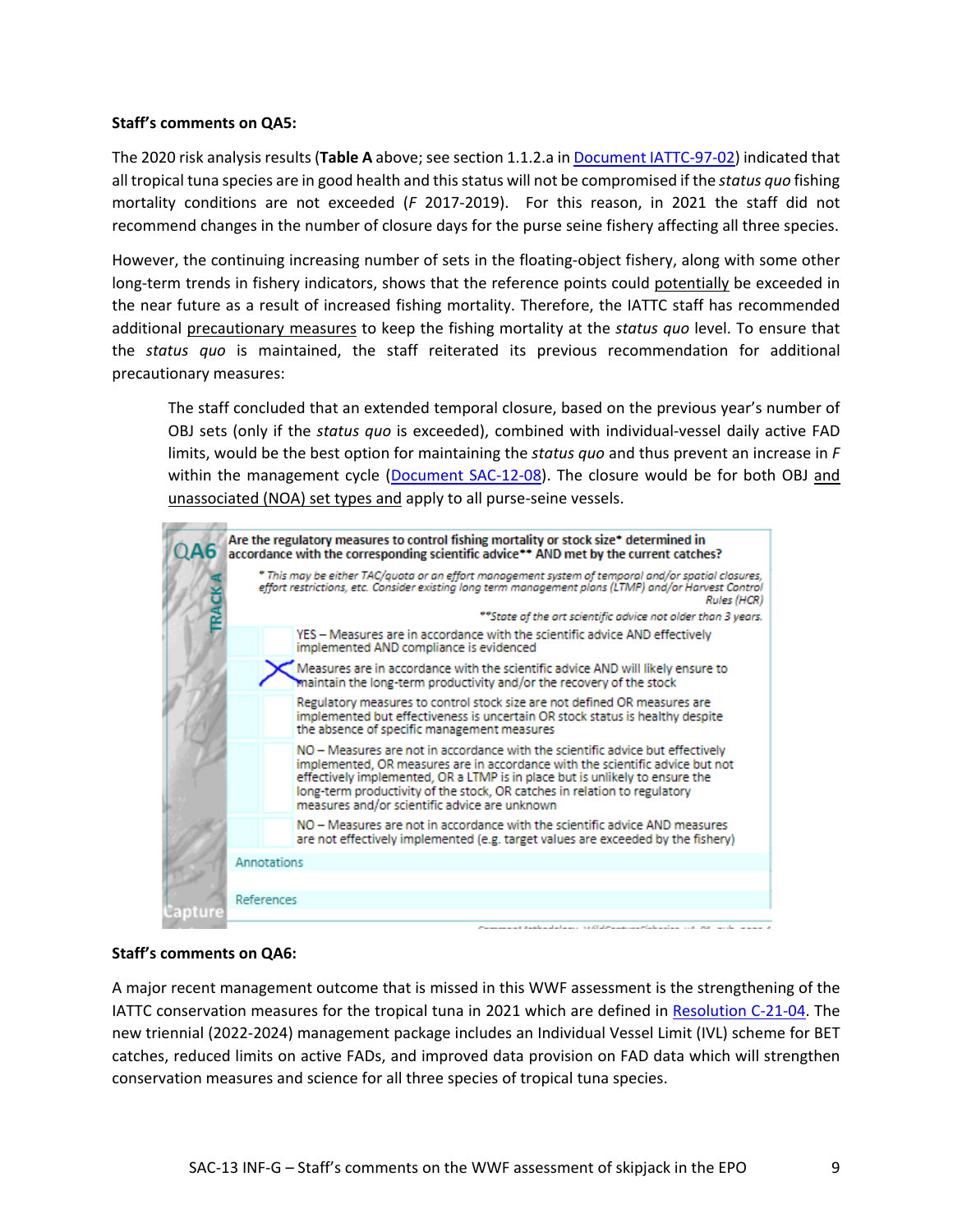The question if whether "these measures are in accordance with the scientific advice" needs to be put into perspective. The question should really be "Are the measures taken supported by the science?". The Members can take different action than recommended by the staff. The staff recommended that an extended temporal closure, based on the previous year's number of OBJ sets (only if the *status quo* is exceeded), combined with individual-vessel daily active FAD limits, would be the best option for maintaining the *status quo* and thus prevent an increase in *F* within the management cycle [\(Document](https://www.iattc.org/Meetings/Meetings2021/SAC-12/Docs/_English/SAC-12-08_Managing%20the%20floating-object%20fishery.pdf)  [SAC-12-08\)](https://www.iattc.org/Meetings/Meetings2021/SAC-12/Docs/_English/SAC-12-08_Managing%20the%20floating-object%20fishery.pdf). The closure would be for both OBJ and unassociated (NOA) set types, and apply to all purseseine vessels.

The staff's recommendations for limiting NOA sets in addition to OBJ sets was to prevent increasing *F* for SKJ, however the Members adopted a different route: establish and Individual Vessel Limit (IVL) scheme for BET catches while not restricting NOA sets. The stock status of SKJ will continue to be monitored trough the interim assessment and any additional measures on SKJ will be considered if supported by the results of this assessment. Therefore, this approach can be supported by the science as long as a reliable assessment is available for SKJ.

The staff has put forward a workplan which will make sure that a stock assessment will remain available for SKJ until a conventional stock assessment is achieved. Since limits on unassociated sets (NOA) were not established, the PSA argument does no longer hold and the status of SKJ can only be determined based on an assessment for skipjack itself (*i.e.* the inference link between BET and SKJ was broken). The staff is currently developing a tagging-based skipjack benchmark assessment which will use the tagging data collecting under the Regional Tuna Tagging Program still underway until 2022 [\(Document SAC-12-](https://www.iattc.org/Meetings/Meetings2021/SAC-12/Docs/_English/SAC-12-06_%20Assessment%20methods%20for%20skipjack%20in%20the%20EPO%20using%20tagging%20data.pdf) [06\)](https://www.iattc.org/Meetings/Meetings2021/SAC-12/Docs/_English/SAC-12-06_%20Assessment%20methods%20for%20skipjack%20in%20the%20EPO%20using%20tagging%20data.pdf). This benchmark assessment will be presented to the SAC in 2023. The staff is also developing an alternative [interim assessment method](https://www.iattc.org/Meetings/Meetings2021/IATTC-98a/Docs/_English/IATTC-98-INF-F_Assessment%20work%20plan%20skipjack.pdf) for skipjack that determines the current stock status relative to the 2017-2019 *status quo*, when the PSA rationale is known to be valid, to be used until the tagging-based assessment becomes available in 2023 (to be presented at the SAC in 2022).

The staff does not yet know if the new interim assessment will be reliable (to be discussed and determined at the SAC meeting in May 2022). For this reason, the staff cannot support that "Measures are in accordance with the scientific advice AND effectivity implemented AND compliance is evidence". At this stage, the staff can support that "Measures are in accordance with the scientific advice AND will likely ensure to maintain the long-term productivity of the stock".

### **TRACK B / data-moderate**

**In case that the assessment cannot re-consider the SKJ PSA-risk analysis on Track A, then this form of stock assessment should not possibly be ignored as the best available science for stock status determination on Track B (instead of the fishery-dependent indicators).**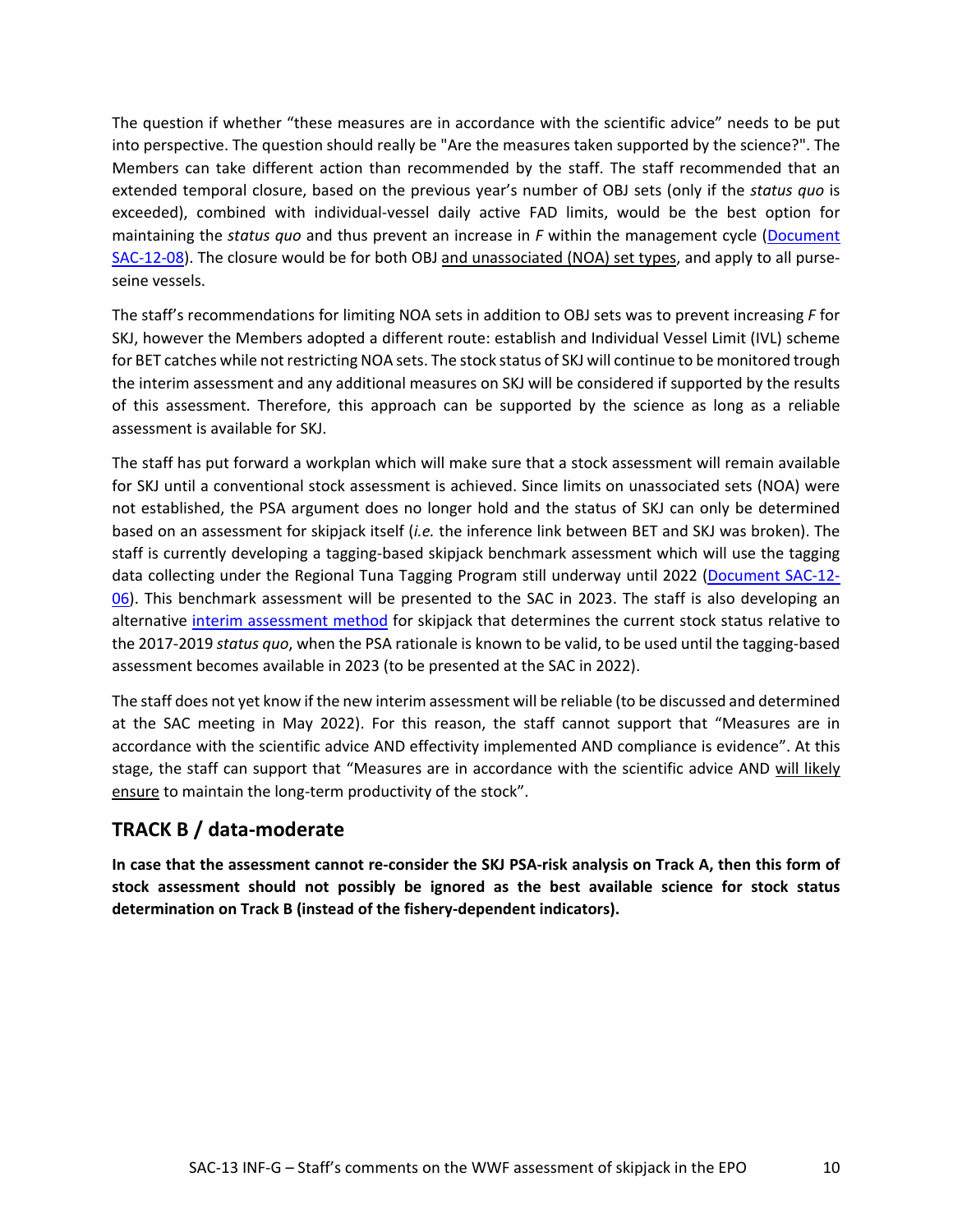### TRACK B /DATA-MODERATE. SUBSTANTIAL FISHERY DATA AVAILABLE, BUT NO REFERENCE POINTS DEFINED.

## OB2 How precise is the available fishery-specific information\*?



The available data is detailed enough to allow for a solid and comprehensive description of the stock Not all of the above mentioned parameters can be described with sufficient accuracy

#### **Custom Score**, see Annotations

#### *From WWF report (Annotations):*

*Landing and fishing effort data are available. However, the use of CPUE data for this fishery is problematic, and both age-composition data and abundance index are missing, all of which leads to a high level of uncertainty. Score 0.*

### **Staff's comments on QB2:**

In section A above, the staff concluded that the PSA rationale coupled with the 2020 risk analysis for the tropical tuna in the EPO should be considered in this WWF assessment as a reasonable form of a "state of the art stock assessment not older than 3 years". Not doing so and routing this assessment towards Track B (instead of evaluating the SKJ fishery under track A), has greatly penalized the SKJ fishery and contributed to its overly pessimistic result.

In case that the SKJ PSA-risk analysis rationale cannot qualify as a "state of the art stock assessment" and this WWF review remains routed on Track B, at the least the staff's SKJ PSA-risk analysis must be brought to the front stage of questions B. The staff's PSA rationale coupled with the 2020 risk analysis for the tropical tuna in the EPO provides a quantitative assessment of the SKJ stock status in the EPO. According to the PSA-risk analysis assessment, SKJ is assessed to be in a healthy status relative to the adopted reference points (section 1.1.2.a in [Document IATTC-97-02;](https://www.iattc.org/Meetings/Meetings2021/IATTC-97/Docs/_English/IATTC-97-02_Staff%20recommendations%20to%20the%20Commission.pdf) see staff's response to QA2 above for additional details). Therefore," the available data is detailed enough to allow for a solid and comprehensive description of the stock".

#### *IATTC 2019 - SAC-10-09*

*"Skipjack tuna is a notoriously difficult species to assess. Due to its high and variable productivity (i.e.annual recruitment is a large proportion of total biomass), it is difficult to detect the effect of fishing on the population with standard fisheries data and stock assessment methods. This is particularly true for the stock of the EPO, due to the lack of age-composition data, and especially tagging data, without which a conventional stock assessment of skipjack is not possible.*

*In addition to the problems listed above, the levels of age-specific natural mortality are uncertain, if not unknown, and current yield-per-recruit (YPR) calculations indicate that the YPR would be maximized bycatching the youngest skipjack in the model (Maunder and Harley 2005). Therefore, neither the biomassnor fishing mortality-based reference points, nor the indicators to which they are compared, are available for skipjack in the EPO. One of the major problems mentioned above is the uncertainty as to whether the catch per unit of effort (CPUE) of the purse-seine fisheries is an appropriate index of abundance for*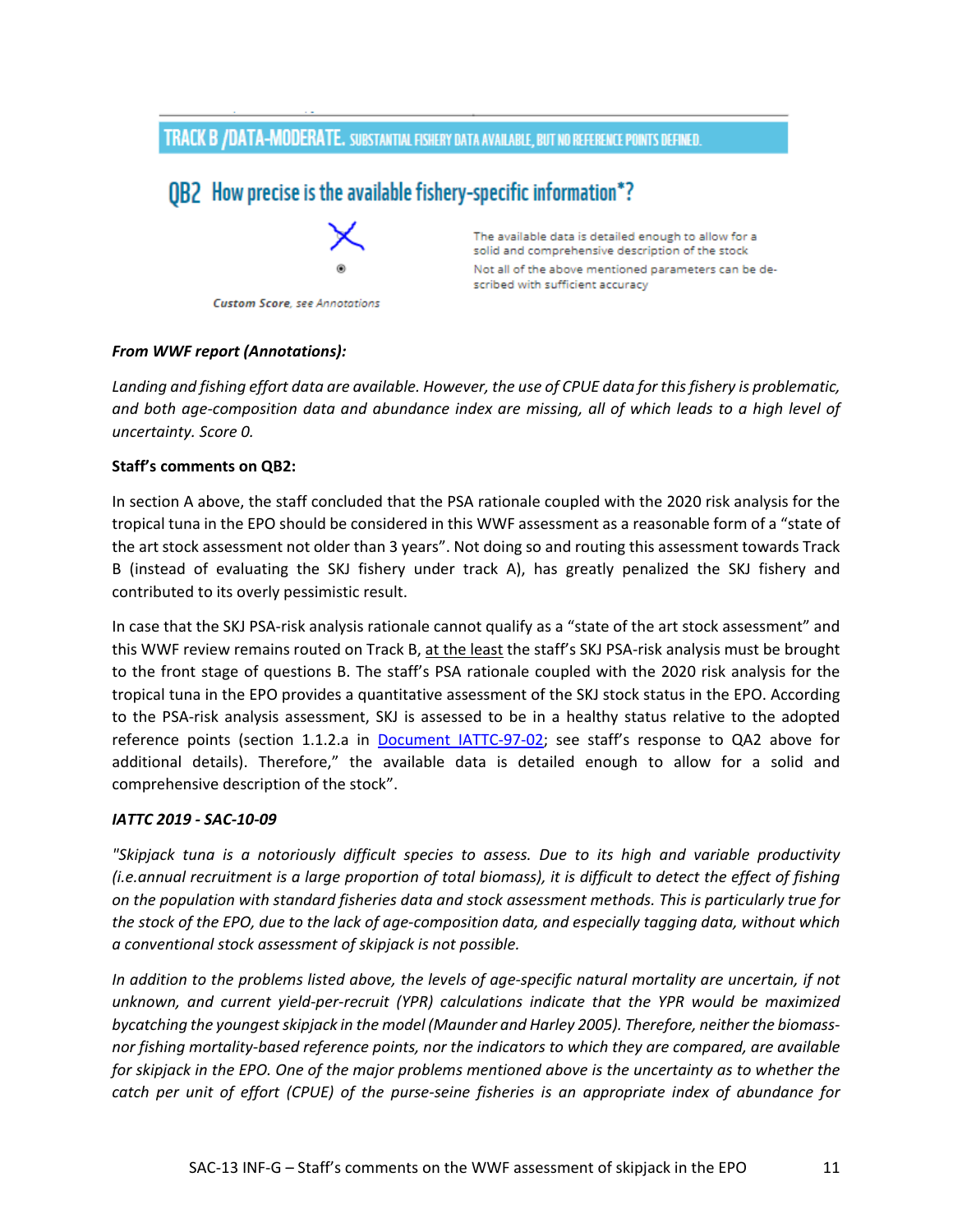*skipjack, particularly when the fish are associated with fish-aggregating devices (FADs). Purse-seine CPUE*  data are particularly problematic, because it is difficult to identify the appropriate unit of effort."

### **Staff's comments 4:**

Instead of focusing on the SKJ PSA-risk analysis assessment results, this WWF assessment has focused on the fishery dependent indicators which although are quite data rich and precise, most of which are not very useful for assessment purposes due to the life-history of SKJ and certain technological aspects of the fishery (*e.g.,* unreliability of FAD indicators as indices of abundance). These shortcomings of the fisherydependent indicators in the first place are the reason beyond the staff's efforts to develop the innovative PSA-risk analysis assessment approach for SKJ which was poorly accounted for and misunderstood in this WWF assessment. The latter should be at the forefront of this assessment if routed to Track B. "The available data (in this case the SKJ-PSA rationale) is detailed enough to allow for a solid and comprehensive description of the stock".

## QB3 Do fishery-specific data indicate that the target stock is in good condition with regard to biomass?



### *From WWF report (Annotations):*

*No reference points are available to determine the status of the stock. However, indicators of stock status are available from the fishery. The standardized effort in catch per day fished is increasing, which would indicate an increase in biomass. On the other hand, the number of sets per day fished is also increasing, and the catch per set is decreasing which would indicate a decreasing biomass. The catch per day fished can be assumed to be less reliable as an indicator of effort than the number of sets. Of specific concern is the decreasing average length and weight of the catch. The assumption, that this may represent an increase in recruitment may only be realistic if the overall CPUE is not decreasing - as long as no other indicators are available to strengthen this hypothesis one could assume that this is more likely an indicator of growth overfishing. Score is set to a precautionary -1.*

### **Staff's comments on QB3:**

In case that Route A cannot be considered under the WWF assessment methodology, the SKJ PSA-risk analysis assessment needs to be brought to the front stage of Route B instead of the fishery-dependent indicators. Although data-rich and precise, most of these indicators are problematic for stock assessment.

According to the PSA-risk analysis assessment, SKJ is assessed to be in a healthy status relative to the adopted reference points (section 1.1.2.a in [Document IATTC-97-02;](https://www.iattc.org/Meetings/Meetings2021/IATTC-97/Docs/_English/IATTC-97-02_Staff%20recommendations%20to%20the%20Commission.pdf) see staff's response to QA2 above for additional details).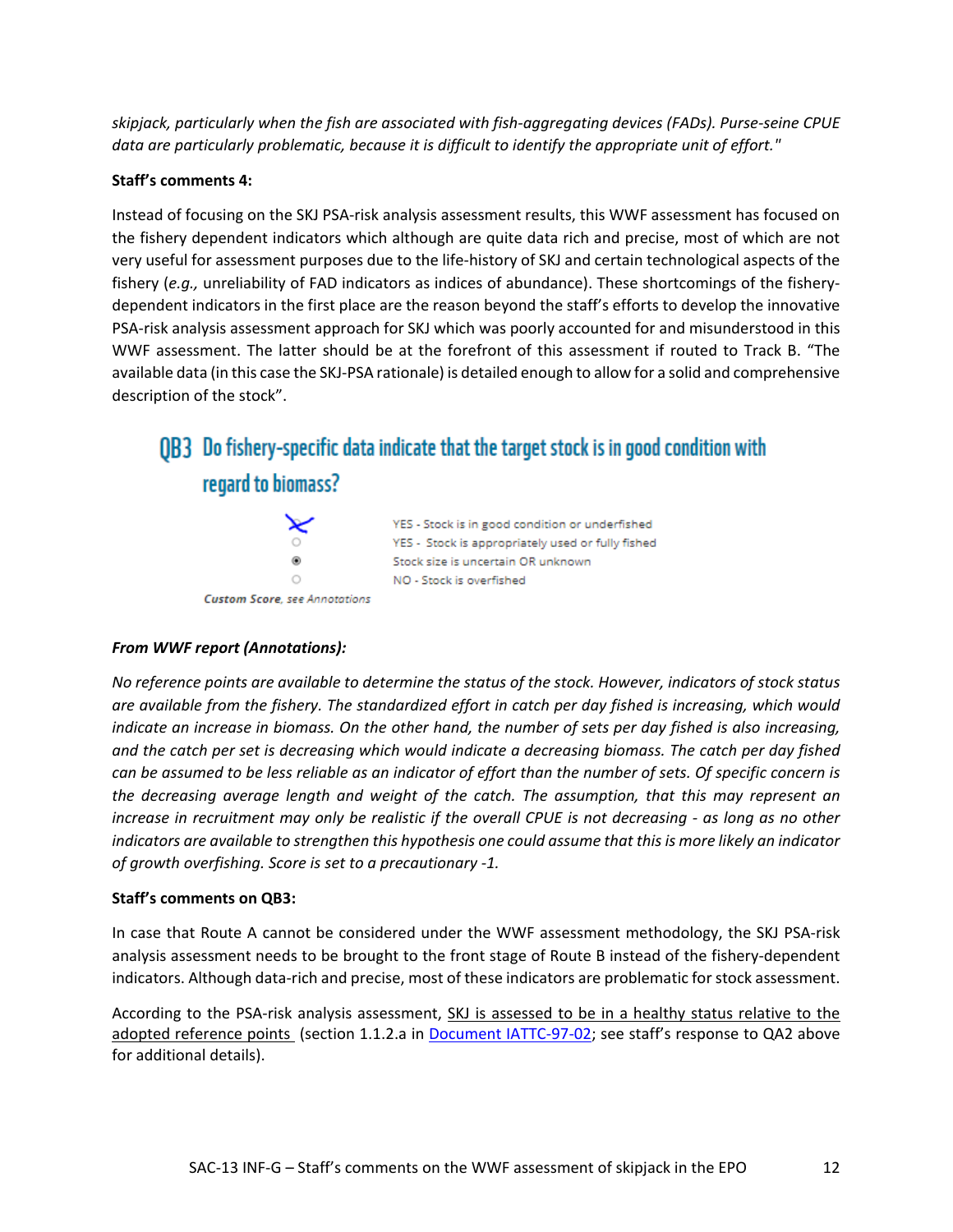#### *IATTC 2019 - SAC-10-09*

*"The purse-seine catch started increasing substantially in the mid-1990s, and has been above average since 2003; during 2015-2017 it was above the upper reference level, but fell below it in 2018. The floatingobject CPUE has generally been above average since the early 1990s, and was above the upper reference level in 2016. The unassociated CPUE has been increasing since the early 2000s; it has been above average since about 2003, and was above the upper reference level in 2017, but fell below it in2018. The standardized effort indicator of exploitation rate increased starting in the early 1990s, and has been above the average level since about 2000. The average weight of skipjack has been declining since 2000, and in 2015 and 2016 was below the lower reference level, but increased slightly to above that level in 2017, then fell back to the reference level in 2018.Both biomass and recruitment have been increasing over the past 20 years, and were above their respective upper reference levels in 2015 and 2016. The exploitation rate started increasing in the mid-1980s, and has fluctuated around the average since the mid-1990s. The number of sets by both large and small purse-seine vessels in the floating-object fishery has increased consistently for at least the past15 years (Figure 3), and at the same time the catch per set has fallen. The number of days fished has not increased at the same rate, and the increased number of sets is therefore likely the cause of the increased catch and catch per day fished (CPDF). The average weight was at or below its lower reference level during 2015-2017, which can be a consequence of overexploitation, but can also be caused by recent recruitments being greater than past recruitments or expansion of the fishery into areas occupied by smaller skipjack. The average length is less in the western part of the EPO, but it has been declining in all areas (Figure 3). The long-term pattern in reduced average weight is probably due to increasing fishing mortality resulting from the increasing number of sets. However, it is unknown if the current fishing mortality levels are appropriate because there are no reference points for skipjack tuna in the EPO; however, any continued decline in average length is a concern. Neither analyses of tagging data, nor various previous models (length-structured, A-SCALA, and SEAPODYM), indicate a credible risk to the skipjack stock(s) (Document SAC-07-05c). A conventional assessment of skipjack is necessary to ascertain the status of the stock, but, as noted above, this is not possible without much more extensive tagging data. The large-scale tagging program (Project E.4.a) that commenced in 2019 is therefore critical."*

#### **Staff's comments 5:**

Again, the assessor puts exclusive focus on the interpretations of the fishery-dependent indicators, most of which problematic as pointed out by the staff. These trends were never put forward by the staff as a means to make any inferences about the SKJ stock status relative to reference points. Instead, the staff relied on some of these indicators as the ground for precautionary recommendations and these were followed by IATTC Members at its recent 98<sup>th</sup> Annual Meeting in October 2021 (see strengthened package of conservation measures adopted in [Resolution C-21-06\)](https://www.iattc.org/PDFFiles/Resolutions/IATTC/_English/C-21-04-Active_Tuna%20conservation%20in%20the%20EPO%202022-2024.pdf). For example, the long-term trend observed in the numbers of FAD sets, and a long-term decline in the mean length of SKJ in catches of floating objects. These two trends combined indicate a potential increase in fishing mortality, but alone they cannot be used to make inferences about stock status relative to the reference points. In case that this WWF assessment cannot re-consider the SKJ PSA-risk analysis under Track A, then this form of stock assessment should not possibly be ignored as the best available science for stock status determination under Track B (instead of the fishery-dependent indicators).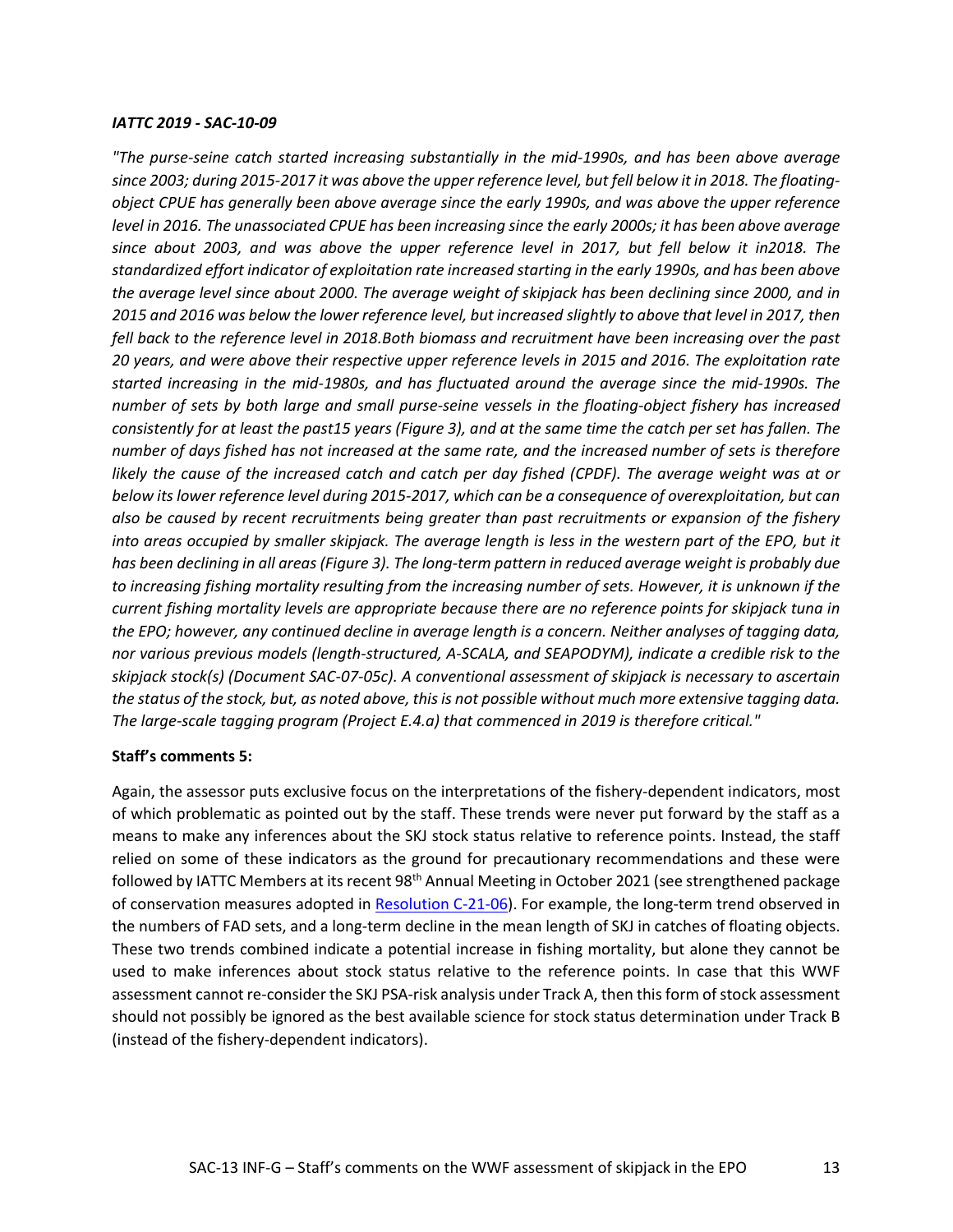## OB4 Do fishery-specific data indicate that the fishing rate is appropriate to sustain the long-term yield in the future?

|         | YES - Stock is fished at a rate likely to maintain stock at, or increase stock to-<br>wards, good condition [overfishing is not occurring]                                                  |
|---------|---------------------------------------------------------------------------------------------------------------------------------------------------------------------------------------------|
| ۵       | Stock is fished at a rate that risks maintaining stock at, or decreasing stock to-<br>wards unsustainable levels fat risk of overfishing] OR fishing rate on the target<br>stock is unknown |
| $\circ$ | NO - Stock is fished at a rate that is reducing stock to unsustainable levels,<br>OR is preventing recovery of depleted stock foverfishing is occurring)                                    |
|         |                                                                                                                                                                                             |

**Custom Score**, see Annotations

### *From WWF report (Annotations):*

*Strictly, fishing mortality is unknown. Exploitation rates are high. Even though they seem to have stabilized in recent years, there has been a considerable increase in the last years. The average weight has declined considerably in 2015, which may be because of high recruitments in2015 and 2016, but may also indicate overfishing. Most likely, the Stock is fished at a rate that risks decreasing the stock towards unsustainable levels. Score -1.*

### **Staff's comments 6:**

In case that the assessor cannot re-consider the SKJ PSA-risk analysis under Track A, then this form of stock assessment should not possibly be ignored as the best available science for stock status determination under Track B (instead of the fishery-dependent indicators). Its results are clear and presented in probabilistic statements related to the reference points (see Table A below).

|                                                                                                    | <b>Probability (%) of exceeding RP</b>                     |    |        |  |  |  |  |
|----------------------------------------------------------------------------------------------------|------------------------------------------------------------|----|--------|--|--|--|--|
| <b>Target RP</b>                                                                                   | Skipjack <sup>4</sup><br><b>Yellowfin</b><br><b>Bigeye</b> |    |        |  |  |  |  |
| Fcur>FMSY<br>Scur <smsy< th=""><th colspan="2">50</th><th colspan="2"><math>50</math></th></smsy<> | 50                                                         |    | $50$   |  |  |  |  |
|                                                                                                    | 12                                                         | 53 | $<$ 53 |  |  |  |  |
| <b>Limit RP</b>                                                                                    |                                                            |    |        |  |  |  |  |
| F <sub>cur</sub> > F <sub>LIMIT</sub>                                                              |                                                            |    | <5     |  |  |  |  |
| S <sub>cur</sub> < S <sub>LIMIT</sub>                                                              |                                                            |    | <6     |  |  |  |  |

Table A. Stock status<sup>2</sup> of yellowfin, bigeye, and skipjack tunas, expressed in terms of the probabilities<sup>3</sup> of exceeding the reference points specified in the HCR.

Although Resolution C-16-02 does not specify the acceptable level of probability of exceeding the target reference points, these probabilities are at about a reasonable arbitrary reference level of 50%, considering that, at *FMSY*, *SSB* will fluctuate around the target reference point (*SSBMSY*) due to interannual recruitment fluctuations. *F* for bigeye is estimated to be fluctuating around *FMSY* (hence *F* for SKJ is inferred to be fluctuating at or below  $F_{MSY}$ ).

SKJ is assessed to be in a healthy status relative to the adopted reference points (section 1.1.2.a in [Document IATTC-97-02\)](https://www.iattc.org/Meetings/Meetings2021/IATTC-97/Docs/_English/IATTC-97-02_Staff%20recommendations%20to%20the%20Commission.pdf).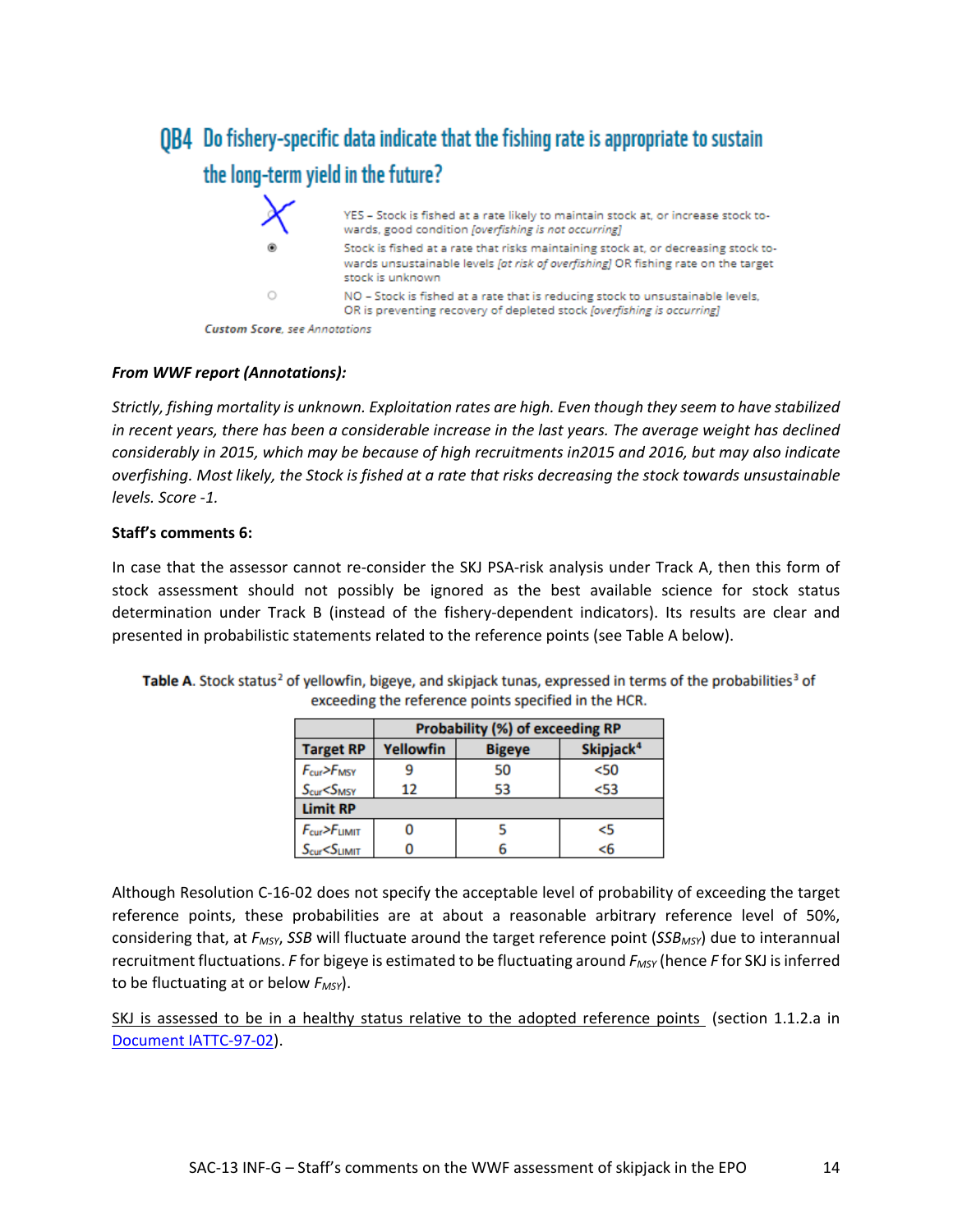## OB5 Do management measures\* exist that will likely ensure the long-term productivity and/or the recovery of the stock?

| $\circ$                               | Management of target stock is fully effective                                                                                      |
|---------------------------------------|------------------------------------------------------------------------------------------------------------------------------------|
|                                       | Management of target stock is partly effective OR stock status is healthy de-<br>spite the absence of specific management measures |
| O                                     | Management of target stock is marginally effective OR: Effectiveness of man-<br>agement of target stock is unknown                 |
| ۵                                     | Management of target stock does not exist OR is not effective                                                                      |
| <b>Custom Score</b> , see Annotations |                                                                                                                                    |

### *From WWF report (Annotations):*

*Tunas in the Pacific are not managed by output controls such as TACs/quotas. In 2016, IATTC adopted HCR for tropical tunas based on the interim target and limit reference points adopted in 2014 (Resolution C-16- 02). The approved tropical tuna conservation measures for 2018-2020 include a 72-day fishery closure, consistent with the scientific advice to increase the closure time by 10 days to offset a recent increase in capacity. However, most of these management measures aim at bigeye tuna. The HCR for Skipjack would need reference points for taking any action to prevent overfishing, but those are not defined for skipjack. Keeping this in mind and with regard to the likely critical stock status of skipjack, management is not effective. Score -2.*

### **Staff's comments on QB5:**

Input controls are arguably more desirable for short lived highly variable stocks like tropical. The assessor seems to have missed the conservative approach taken by IATTC for management of the tropical tuna which is quite different compared to other tuna RFMOs. The management strategy is truly multi-species in nature since the three tropical tuna species (bigeye, yellowfin and skipjack) are managed as a single complex. The stock assessment results for the species in need of strictest measures (lower *F* multiplier) defines the duration of the temporal closure for the purse seine fishery which applies to all three species even if they are underfished.

Since BET has been the species in greatest need for conservation measures, the stock assessment results of this species has been applied to define the management measures for all three species, with YFT and SKJ inferred to be in a healthy condition (Table A below; see section 1.1.2.a in [Document IATTC-97-02\)](https://www.iattc.org/Meetings/Meetings2021/IATTC-97/Docs/_English/IATTC-97-02_Staff%20recommendations%20to%20the%20Commission.pdf). Had SKJ (*e.g*., through a higher susceptibility score in the PSA) or YFT become the species of highest concern, these would automatically become the drivers of management for all three species.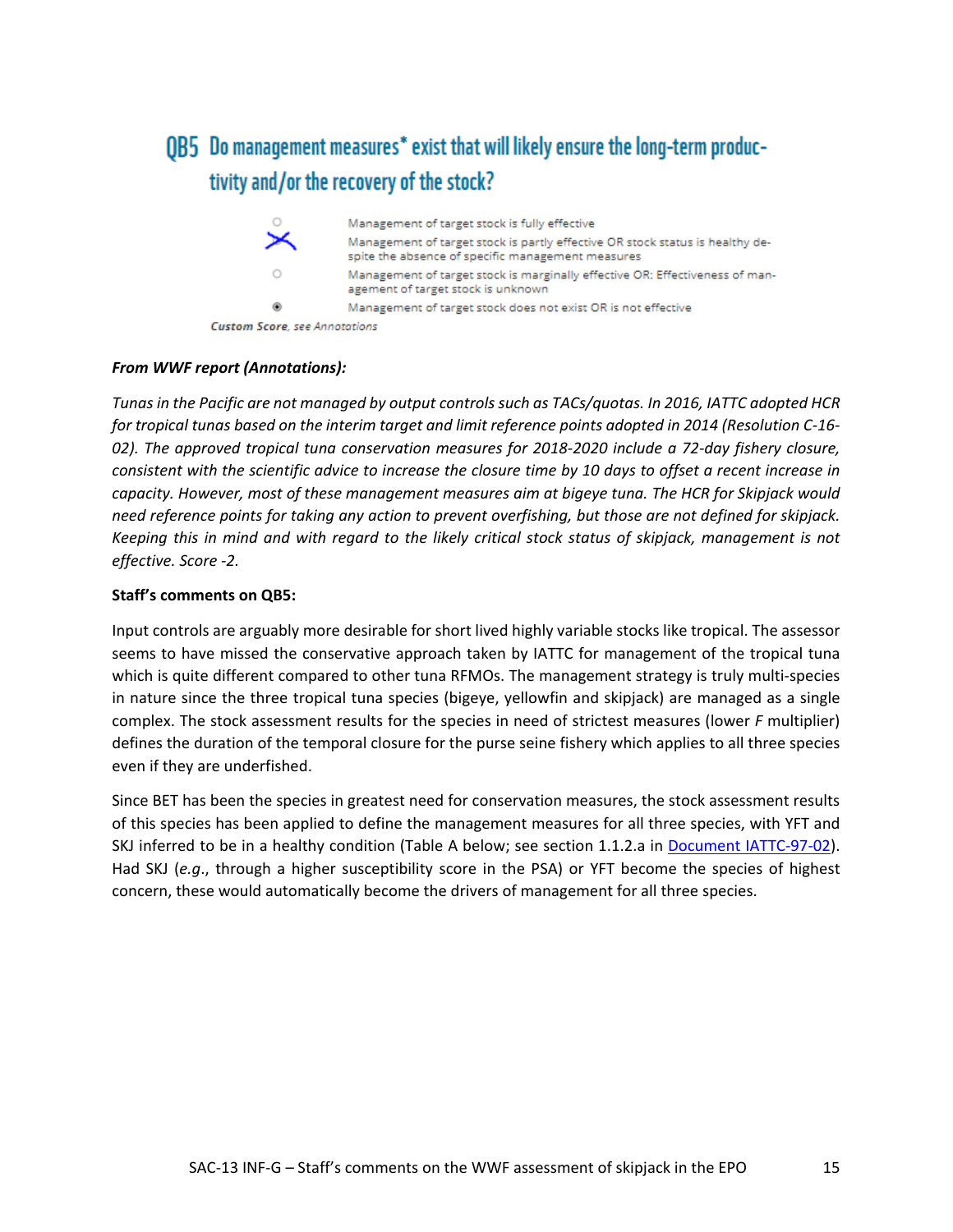|                                       | Probability (%) of exceeding RP                     |    |        |  |  |  |  |
|---------------------------------------|-----------------------------------------------------|----|--------|--|--|--|--|
| <b>Target RP</b>                      | Yellowfin<br>Skipjack <sup>4</sup><br><b>Bigeye</b> |    |        |  |  |  |  |
| F <sub>cur</sub> > F <sub>MSY</sub>   |                                                     | 50 | $50$   |  |  |  |  |
| S <sub>cur</sub> < S <sub>MSY</sub>   | 12                                                  | 53 | $<$ 53 |  |  |  |  |
| <b>Limit RP</b>                       |                                                     |    |        |  |  |  |  |
| F <sub>cur</sub> > F <sub>LIMIT</sub> |                                                     |    | <5     |  |  |  |  |
| S <sub>cur</sub> < S <sub>LIMIT</sub> |                                                     |    | <6     |  |  |  |  |

Table A. Stock status<sup>2</sup> of yellowfin, bigeye, and skipjack tunas, expressed in terms of the probabilities<sup>3</sup> of exceeding the reference points specified in the HCR.

Considering the 2020 risk analysis results (Table A above) and assuming that the *status quo* conditions are not exceeded (*F* 2017-2019), in 2021 the staff did not recommend changes in the number of closure days for the purse seine fishery affecting all three species, mainly for the following reason:

The overall results of the 2020 risk analysis for bigeye tuna indicate a 50% probability that FMSY has been exceeded, and a 53% probability that Scur is below SMSY. Although Resolution C-16-02 does not specify the acceptable level of probability of exceeding the target reference points, these probabilities are at about a reasonable arbitrary reference level of 50%, considering that, at FMSY, S will fluctuate around the target reference point (SMSY) due to interannual recruitment fluctuations. F will also fluctuate around the target reference point (FMSY) under the days of closure management due to interannual fluctuations in catchability and distribution of purseseine effort among set typos.

However, the continuing increasing number of sets in the floating-object fishery, along with some other long-term trends in fishery indicators, shows that the reference points could potentially be exceeded in the near future as a result of increased fishing mortality. Therefore, the IATTC staff has recommended additional precautionary measures to keep the fishing mortality at the *status quo* level. To ensure that the *status quo* is maintained, the staff reiterated its previous recommendation for additional precautionary measures:

The staff concluded that an extended temporal closure, based on the previous year's number of OBJ sets (only if the status quo is exceeded), combined with individual-vessel daily active FAD limits, would be the best option for maintaining the status quo and thus prevent an increase in F within the management cycle (SAC-12-08). The closure would be for both OBJ and unassociated (NOA) set types, and apply to all purse-seine vessels.

A major management outcome that is missed in this WWF assessment is the strengthening of the IATTC conservation measures for the tropical tuna in 2021 which are defined in [Resolution C-21-04.](https://www.iattc.org/PDFFiles/Resolutions/IATTC/_English/C-21-04-Active_Tuna%20conservation%20in%20the%20EPO%202022-2024.pdf) The new triennial management package (2022-2024) includes and Individual Vessel Limit (ILV) scheme for BET catches, reduced limits on active FADs, and improved data provision on FAD data which will strengthen management measures and science for all 3 species of tropical tuna species.

The new measures established under [Resolution C-21-04](https://www.iattc.org/PDFFiles/Resolutions/IATTC/_English/C-21-04-Active_Tuna%20conservation%20in%20the%20EPO%202022-2024.pdf) included only limits on floating-object sets. Since limits on unassociated sets were not established, the PSA argument does no longer hold and the status of SKJ can only be determined based on an assessment for SKJ itself. The staff is currently developing a tagging-based SKJ benchmark assessment which will use the tagging data collecting under the Regional Tuna Tagging Program still underway until 2022 [\(Document SAC-12-06\)](https://www.iattc.org/Meetings/Meetings2021/SAC-12/Docs/_English/SAC-12-06_%20Assessment%20methods%20for%20skipjack%20in%20the%20EPO%20using%20tagging%20data.pdf). This benchmark assessment will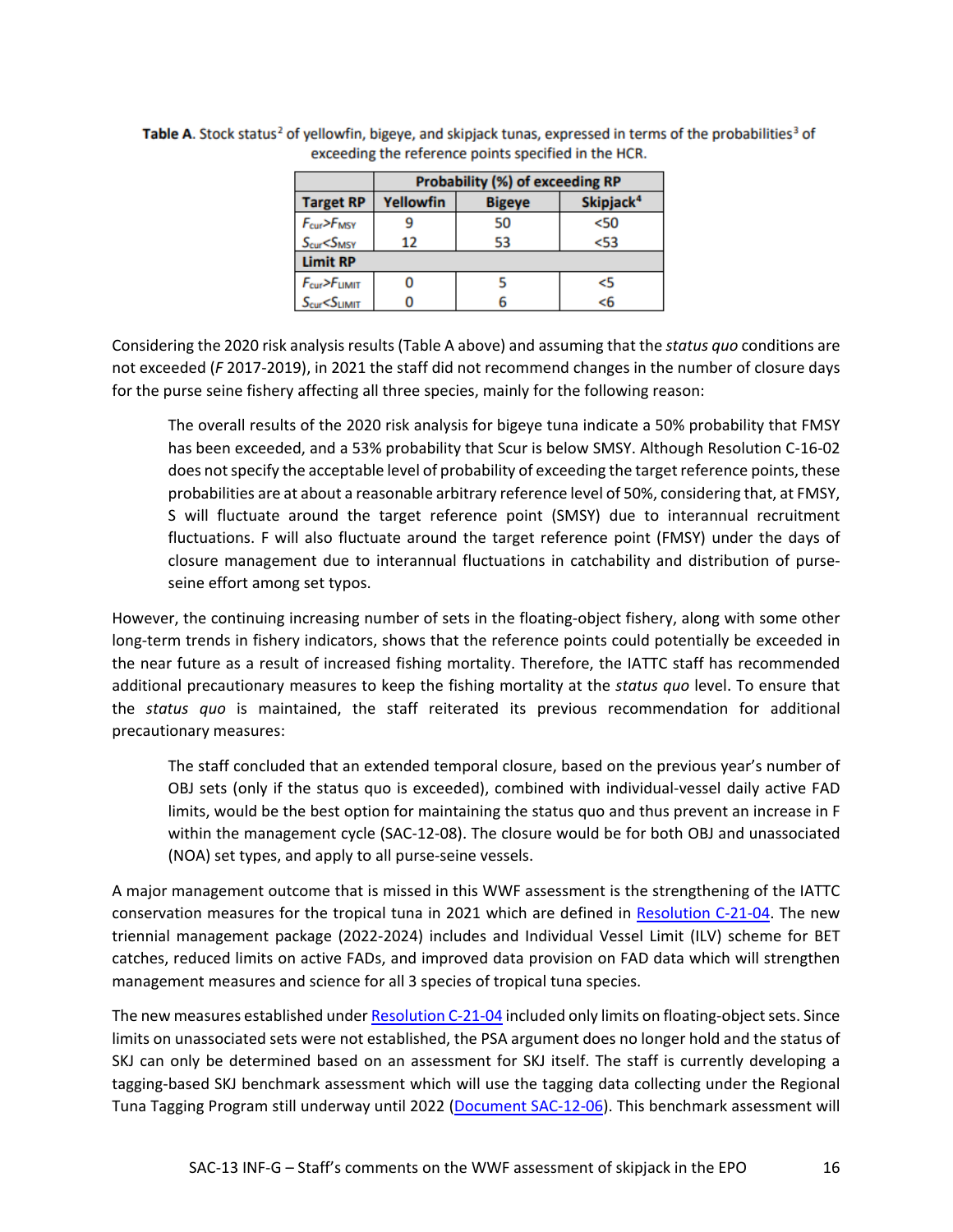be presented to the SAC in 2023. The staff is also developing an alternative [interim assessment method](https://www.iattc.org/Meetings/Meetings2021/IATTC-98a/Docs/_English/IATTC-98-INF-F_Assessment%20work%20plan%20skipjack.pdf) for SKJ that determines the current stock status relative to the 2017-2019 *status quo*, when the PSA rationale is known to be valid, to be used until the tagging-based assessment becomes available in 2023. This assessment will be presented to the SAC in May 2022.

At this stage, the staff cannot classify the SKJ management as fully effective. As mentioned above on QA6, the efficiency of the management of skipjack is conditional on the new assessment under development providing reliable management advice. The staff does not yet know if the new interim assessment will be reliable (to be discussed and determined at the SAC meeting in May 2022).

## **CATEGORY 2: ECOLOGICAL EFFECTS OF THE FISHERY**

# Q7 Does the fishery negatively impact\* any species (fish and non-fish) that is listed\*\* as threatened, endangered or protected (ETP) OR overfished OR biologically highly vulnerable\*\*\*?

|                                       | NO - The fishery under assessment does not cause significant damage to any<br>listed, overfished, or highly vulnerable species         |
|---------------------------------------|----------------------------------------------------------------------------------------------------------------------------------------|
| O                                     | NO - The fishery under assessment is not likely to cause significant damage to<br>any listed, overfished, or highly vulnerable species |
|                                       | There is no OR conflicting information concerning the effects on listed, over-<br>fished, or highly vulnerable species                 |
| ◉                                     | YES - The fishery under assessment is likely to cause significant damage to<br>some listed, overfished, or highly vulnerable species   |
| Ο                                     | YES - The fishery under assessment causes significant damage to any listed,<br>overfished, or highly vulnerable species                |
| <b>Custom Score</b> , see Annotations |                                                                                                                                        |

\* Impacts only to be considered on population level \*\* List examples as of QC2 \*\*\* Highly vulnerable species: e.g. selected species of elasmobranchs, demersal deep sea finfish (e.g. of the families Macrouridae, Sebastidae, Trachichthyidae)

### **Staff's comments on Q7:**

The assessor score seems reasonable considering the rigidity of the WWF methodology. The staff cannot state that there is no evidence to suggest the fishery does not have at least some impact on listed species. We know that these catches are very small, in particular compared to other fisheries, but we cannot evaluate/categorize the impact of even these small catches without population assessments being available for all these species. The management approach taken by IATTC is to mitigate any potential impacts of the fishery on ETP species mainly through the implementation of no retention policies and best handling practices for bycatch species. These are summarized below in some general comments and others that are more specific for ETP species or groups of species: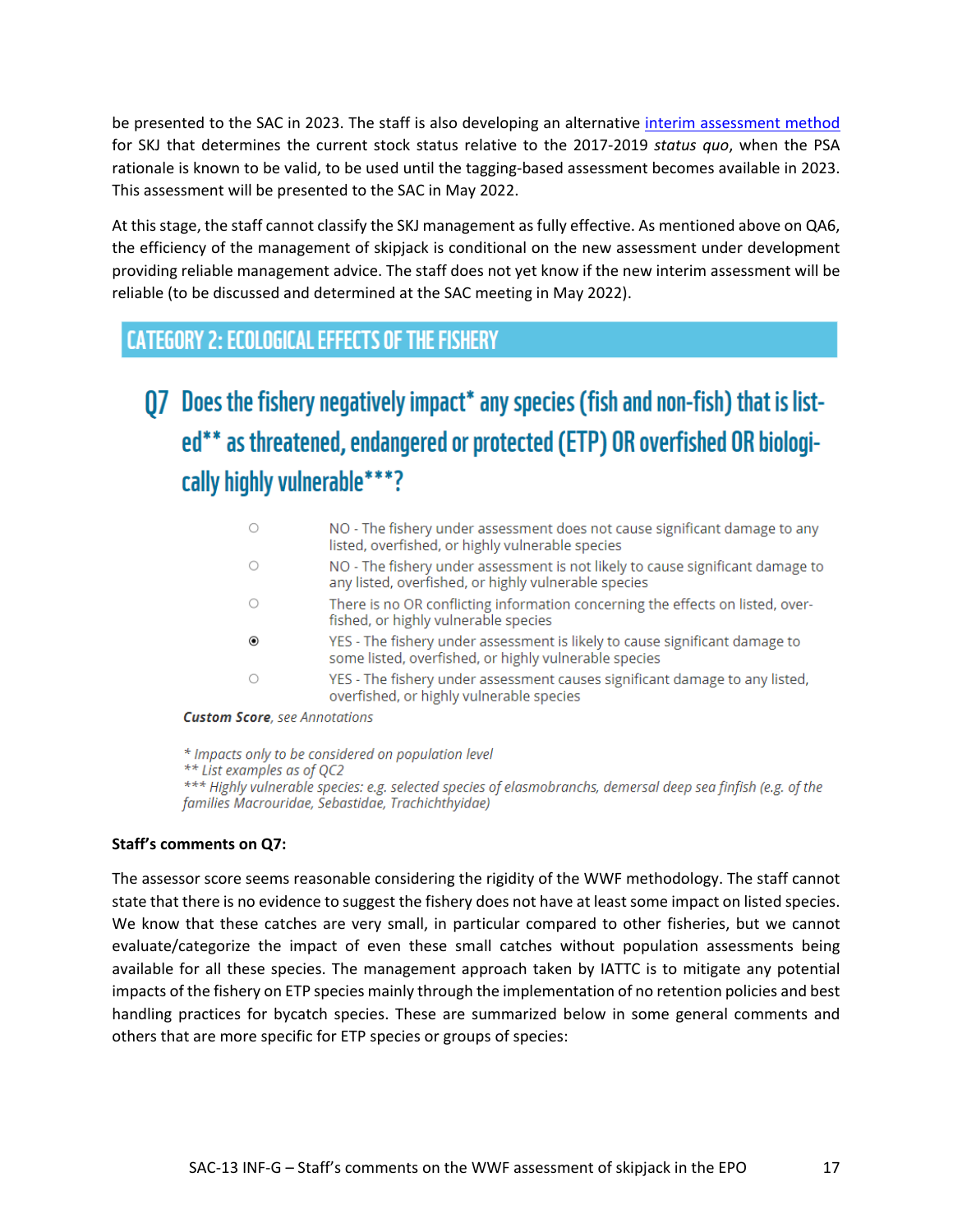### **General comments:**

- On data: the assessor seems to have missed that the IATTC is the only tuna RFMO having 100% observer coverage on its large purse seine vessels (class 6) which dominate the tuna catches (~90%). Some smaller vessels (class 1-5) also carry observers and all need to submit captain logbooks and be subject to port inspections. There is also the FAD form for all interactions on FADs, including groups of vulnerable bycatch species (not by species as this is a form to be filled by skippers).
- There are some new and key references that seem to be missing (*e.g.,* [Ecosystem Considerations](https://www.iattc.org/PDFFiles/FisheryStatusReports/_English/No-19-2021_Tunas%20billfishes%20and%20other%20pelagic%20species%20in%20the%20eastern%20Pacific%20Ocean%20in%202020.pdf)  [Reports,](https://www.iattc.org/PDFFiles/FisheryStatusReports/_English/No-19-2021_Tunas%20billfishes%20and%20other%20pelagic%20species%20in%20the%20eastern%20Pacific%20Ocean%20in%202020.pdf) Lezama-Ochoa et al 2019 on mobulid catch dynamics, etc...).

### **Marine mammals:**

• There are no recorded interactions on FAD and unassociated sets where skipjack are caught.

### **Mobulids:**

- See Lezama et all (2019) for updated species-specific and group-specific catch rates of Mobulids for the tropical tuna fishery in the EPO. Lezama-Ochoa, N., M. Hall, M. Román and N. Vogel (2019). "Spatial and temporal distribution of mobulid ray species in the eastern Pacific Ocean ascertained from observer data from the tropical tuna purse-seine fishery." Environmental Biology of Fishes.
- One major unknown is the unidentified mobulids category, so it is conceivable that the catches of some species like *M. mobular* could be several times larger than what we report for individual species.
- [IATTC Resolution C-15-04](https://testweb3.iattc.org/iattc_core/GetAttachment/88759268-a4f8-4f37-aefa-57d640277f4e/Conservation%20of%20Mobulid%20Rays) establishes guidelines for best handling and release of Mobulid rays caught in association with fisheries in the IATTC Convention Area.
- Most of the Mobulids that are captured in the purse seine fishery are returned to the ocean alive (>80%) following the directions of Resolution C-15-04.
- Although a definite estimate on the post-release survival of Mobulids is still missing for the purse seine fishery, preliminary estimates indicate a post-release survival of 50-100% depending on the species (Project M.2.c; see [Document IATTC-98-02a\)](https://testweb3.iattc.org/iattc_core/getattachment/3eeeafd3-bd16-4edd-affa-d910d655d865/Staff%20activities%20and%20research%20plan). Also, some companies (*e.g.,* OPAGAC and TUNACONS) are adopting voluntary best handing and releasing practices to mitigate post-release mortality.
- The WWF report quotes the IATTC *M. mobular* EASI-Fish assessment "Under the status quo scenario characterizing the fishery in 2016, F2016 and SSB2016 exceeded the F40% and SSB40% BRPs". As clearly stated in the paper, the assessment is NOT an assessment of stock status, because the estimate of fishing mortality (F) was defined as only a proxy for F given the major uncertainties in many parameter values used to derive F, such as the true extent of the species' distribution, encounterability of gear estimated from limited PSAT tag data, etc. We merely make the use of traditional biological reference points to quantitatively determine whether the vulnerability of the population changes under hypothetical CMMs, and explicitly state it's not to assess population status.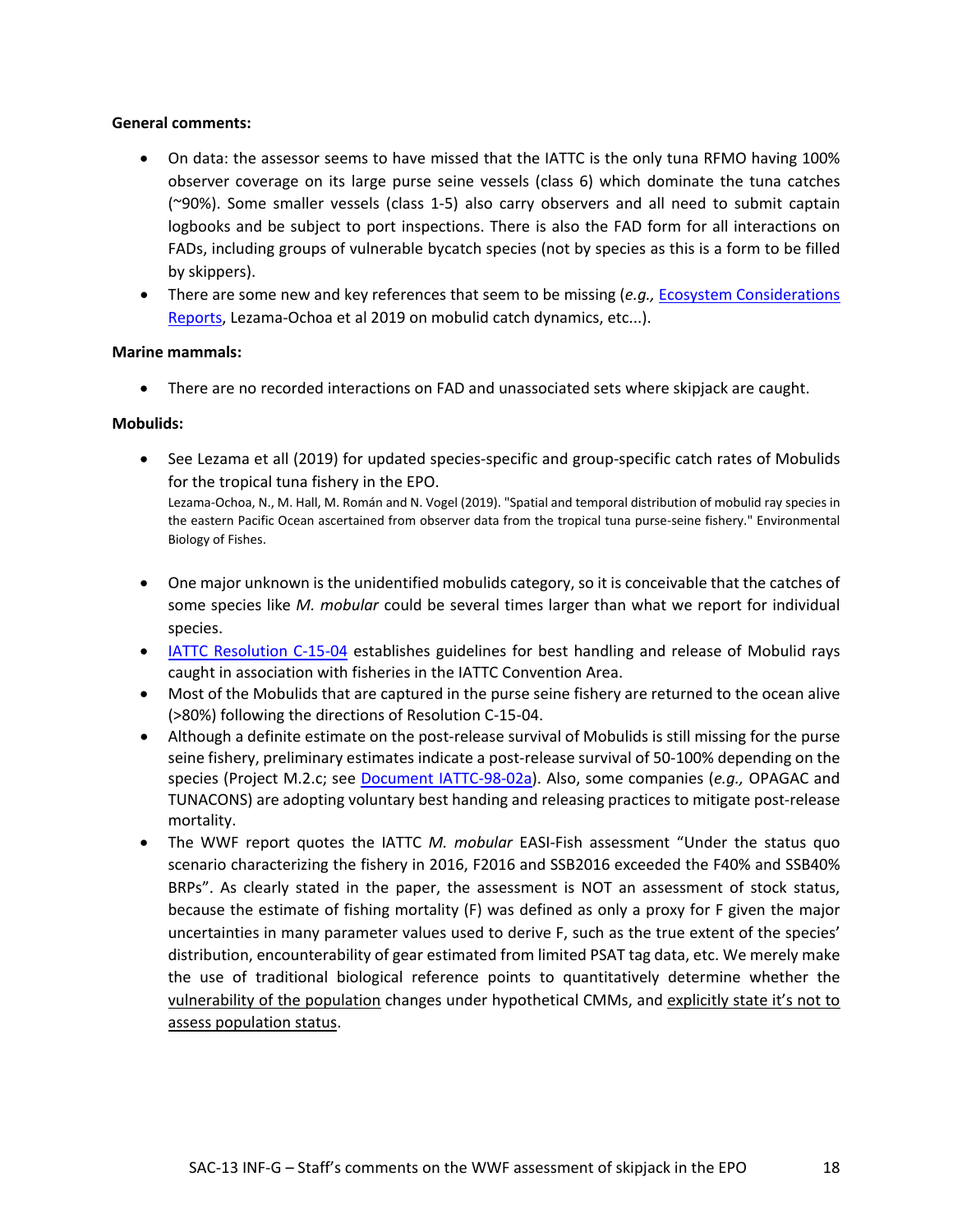### **Sharks:**

- Purse seine catch rates for shark species are very low compared to other fisheries operating in the EPO. An attempt to conduct a stock assessment for the silky shark in the eastern Pacific Ocean (1993- 2010) showed that the purse seine bycatch of silky sharks represents only about 3-5% of the total catches taken by all fisheries combined (see Figure 2 in [Document SAC-05 INF-F\)](https://www.iattc.org/Meetings/Meetings2014/SAC-05/INF/_English/SAC-05-INF-F_Assessment-of-silky-sharks.pdf). Also, the order of magnitude of the shark catches taken by other fisheries is estimated to be far greater than that taken the purse seine fishery (*e.g.,* coastal artisanal fisheries; see [Document SAC-11-13\)](https://www.iattc.org/Meetings/Meetings2020/SAC-11/Docs/_English/SAC-11-13-MTG_Pilot%20study%20for%20shark%20fishery%20sampling%20program%20in%20Central%20America.pdf). Finally, any potential negative impacts on shark populations caused by the low purse seine catches on sharks are mitigated through the no retention policies and best handling practices. But at this stage there is no conclusive evidence from post-release mortality studies to make definite statements (see comments on Q19 for preliminary estimates on post-release survival studies).
- Whale sharks: The assessor mentions whale shark catches being significant. For whale shark, there is no particular post release survival study conducted in the EPO; however, WCPO and IO studies suggest very low post-release mortality. In addition, [IATTC Resolution C-19-06](https://testweb3.iattc.org/iattc_core/GetAttachment/72ae537f-3b91-4990-91fb-1dbbe9e618c0/Whale%20sharks) on the Conservation of Whale Sharks prohibits intentional sets on whale shark and rapid and safe liberation of the species.

### **Sea turtles:**

• The assessor mentions sea turtle catches being significant. For sea turtles, no post-release survival studies have been conducted but the vast majority of animals do not show any apparent damage after the interaction with the vessel.

# **Q8** Does the fishery generate discards?

| by weight                                                            |   | <5% 5-15% 15-30% >30% unknown                                                                                        |                                                                                                                 |   |
|----------------------------------------------------------------------|---|----------------------------------------------------------------------------------------------------------------------|-----------------------------------------------------------------------------------------------------------------|---|
| referenced in a scientific report as: low moderate high very unknown |   |                                                                                                                      |                                                                                                                 |   |
| High survival rate*                                                  |   | <b>Experience Experience Experience Experience Experience Experience Experience Experience Experience Experience</b> |                                                                                                                 |   |
| Low** or unknown survival rate                                       | М | <b>The Common Service</b>                                                                                            | and the state of the state of the state of the state of the state of the state of the state of the state of the | ⋈ |

### **Average Score**

**Custom Score**, see Annotations

Note to assessor: Only use the categories "low", "moderate" or "high" when no other information is available

\* High survival rate: over 75% of each discarded species survive

\*\* Low survival rate: less than 75% of discarded species survive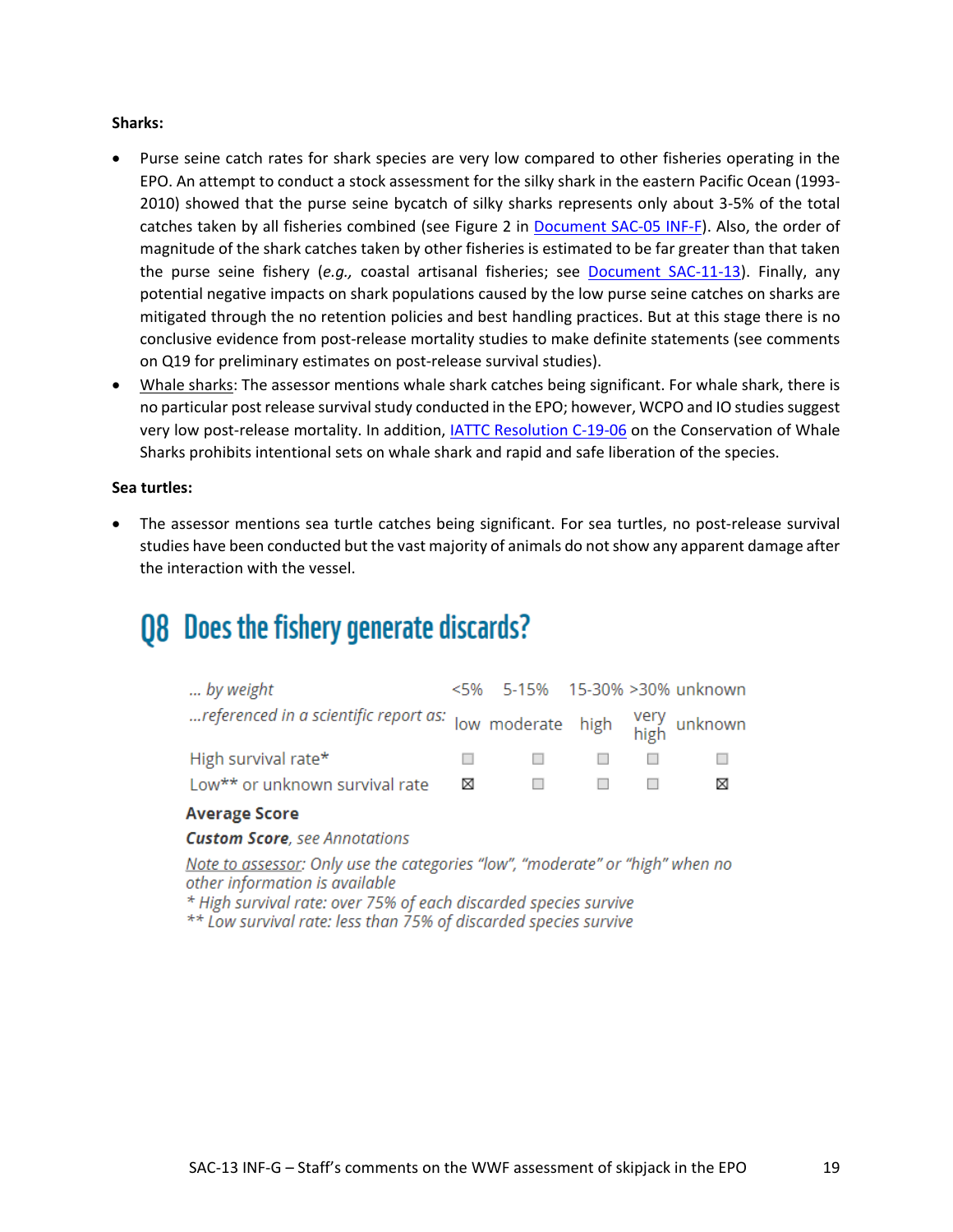### **Staff's comments on Q9:**

The WWF method/categories used for this score should be improved. In particular, the threshold of 75% of survival is used for both high and low survival rates. At least a medium (25-75% or whatever) category should be included.

Assuming that the WWF methodology cannot be changed, the score is probably reasonable. Resolution [C-00-08](https://www.iattc.org/PDFFiles/Resolutions/IATTC/_English/C-00-08_Bycatch.pdf) and subsequent renewals of that resolution have caused the proportion of discarded fish to decrease to extremely low levels for the tuna species (<1%). Survival rate of any finfish is likely to be very low (especially tunas), but their impacts on the population are negligible due to the low discard rates. This again points the need for improvements in this WWF scoring methodology (thresholds applied to categorize this as high/low survival rates).

Survival of bycatch species might be higher, but conclusive evidence from post-release mortality studies to make definite statements are still not available. Preliminary research with vulnerable species indicates:

- 1. Elasmobranchs: Hutchinson's work in the WCPO suggests elasmobranch survival from purse-seine might be quite high if the animals are retrieved early during sack up. Mortality may be quite high if best handling practices are not used. Note that all OPAGAC and TUNACONS vessels have voluntary best practices programs in place. Also note the shark CMMs in place, retention bans, etc. in the EPO.
	- a. Mobulids: ongoing research, with participation of the IATTC, suggests that the post release survival is 50-100%, depending on the species.
	- b. Sharks: unknown but at least 2 scientific cruises to be done in PS in 2022-2023, focused on post release survival studies of silky shark, the main shark bycatch species.
- 2. Sea turtles: the vast majority released alive. No proper study on post release mortality conducted yet but no evidence that suggest mortality is high.
- 3. Whale sharks: the vast majority released unharmed and alive. No proper study on post release survival conducted yet but no evidence that suggest mortality is high. CMM in place to prevent intentional setting on them and prompt and safe release.
- 4. Marine Mammals: no significant interactions with the part of the PS fishery fishing on SKJ.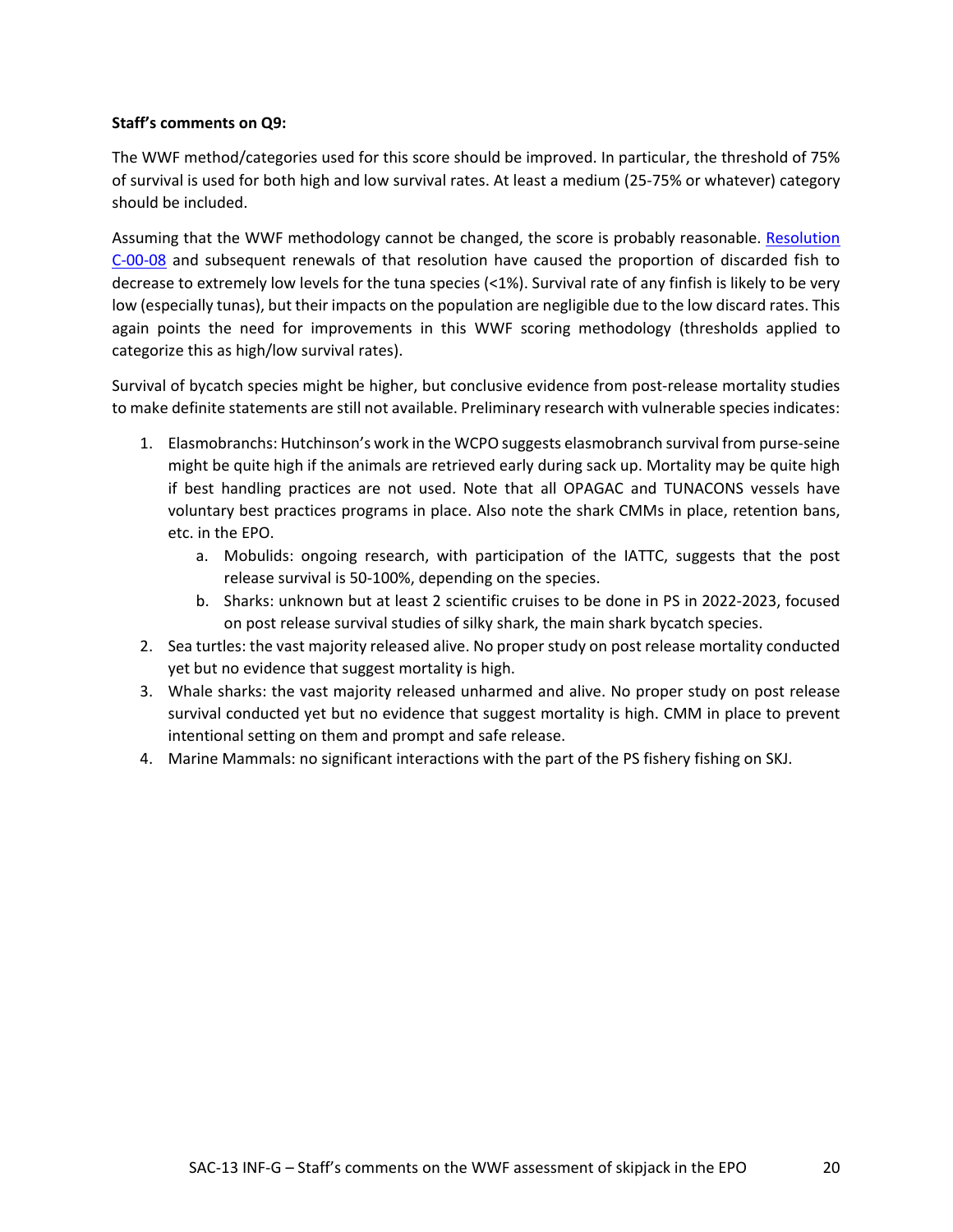## **Q9** Does the retained catch contain juveniles\* or non-target species?

- $\circ$ NO - The retained catch contains no (or <5%) juveniles AND no (or <5%) non-target species [selective catch method]
- YES The retained catch contains 5-30% juveniles AND no (or <5%) non-target spe- $\bigcirc$ cies OR the landed catch contains 5-30% non-target species AND no (or <5%) juveniles
- $\circledbullet$ YES - The retained catch contains 5-30% juveniles AND 5-30% non-target species OR there is not enough information for evaluation
- YES The retained catch contains >30% juveniles AND/OR non-target species  $\bigcirc$ [non-selective catch method, e.g. trawling, dredging, FAD associated seine]

**Custom Score**, see Annotations

\*Juveniles = individuals (target AND non-target species) which are smaller or younger than the length or age where 50% of the individuals of that specific stock are considered mature. Percentage of catch is by weight. Assessors should be conservative when looking at juveniles given low weight relative to adults.

### **Staff's comments on Q9:**

The assessor may have overscored this one as more of an implicit weight to data from FAD sets seems to have been applied, which have smaller tunas and a higher diversity of bycatch. We would suggest the most appropriate score is number 2, as we cannot deny that there is bycatch of tuna-like fishes and elasmobranchs across all set types, but generally this doesn't exceed 5%.

# 010 Does the intensity of the fishery result in significant negative ecosystem changes\*, such as cascade effects, major food chain effects, or community changes? [Ecosystem Effect]

| NO - The fishery is not causing significant negative ecosystem changes                                                                                                                         |
|------------------------------------------------------------------------------------------------------------------------------------------------------------------------------------------------|
| Negative ecosystem changes caused by the fishery are unlikely OR the<br>likelihood of impact cannot be determined because there is conflict-<br>ing, inconclusive, or insufficient information |
| YES - Significant negative ecosystem changes are likely <i>[circumstantial</i> ]<br>evidencel                                                                                                  |
| YES - The fishery is causing significant negative ecosystem changes [di-<br>rect evidencel                                                                                                     |

#### **Custom Score**, see Annotations

\*Examples of significant ecosystem changes: Significantly increased abundance of species with a low trophic level caused by depletion of predators. OR Depletion of top predators as a result of the decrease of key prey species. OR Truncated size composition of the ecological community. OR Major changes in the species biodiversity of the ecological community. OR Changes in the genetic diversity of a stock that lead to changes of e.g. growth or reproduction of the species. OR Destruction of key biogenic/habitat-forming species.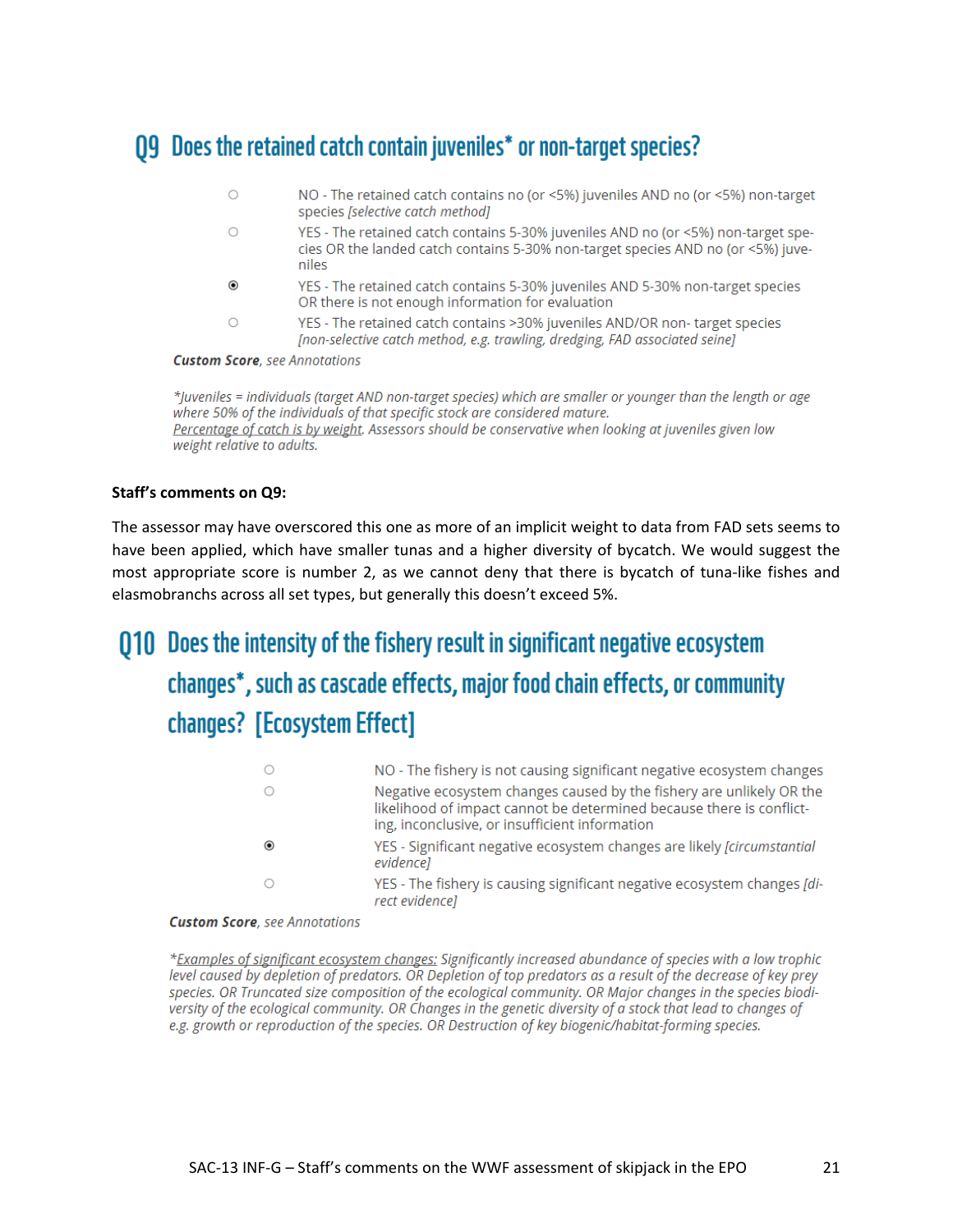**Staff's comments on Q10:** The score given by the assessor is reasonable. The staff periodically publishes an update of our ETP Ecopath model, and it shows the structure of the ecosystem has changed significantly since the early 1990s due to increased FAD effort. Although benchmark ecosystem reference points are not defined and hence any definition of what "negative changes" mean is arbitrary at this stage, ecosystem changes have been shown by ecosystem modeling research (see [Document SAC-12-13\)](https://www.iattc.org/Meetings/Meetings2021/SAC-12/Docs/_English/SAC-12-13_Ecosystem%20model%20of%20the%20EPO%20progress%20report.pdf). However, it is interesting to note that despite this circumstantial evidence, the bycatch networks/communities under FADs and in unassociated tuna schools have remained fairly stable.

## 011 Is the fishing method destructive to particular benthic habitats or habitat forming species within the benthic habitat? [Habitat Effect]

|                                                                                                                                                                                                                                                 | Habitat type Sand/ gravel/<br>mud | Rocky | Biogenic reefs,<br>sponge-beds,<br>seagrass | Seamounts,<br>cold water<br>corals.<br>hydrothermal |
|-------------------------------------------------------------------------------------------------------------------------------------------------------------------------------------------------------------------------------------------------|-----------------------------------|-------|---------------------------------------------|-----------------------------------------------------|
| Capture method                                                                                                                                                                                                                                  |                                   |       |                                             | vents                                               |
| Pelagic (midwater) trawl, pelagic long-<br>line, spear, harpoon, purse seine,<br>midwater gillnet, pole & line, trolling,<br>hook-and-line                                                                                                      | ⊠                                 | ⊠     | ⊠                                           | $\overline{\phantom{a}}$                            |
| Hand-picking                                                                                                                                                                                                                                    | $\Box$                            | ш     | □                                           | $\overline{\phantom{a}}$                            |
| Hand raking                                                                                                                                                                                                                                     | П                                 | П     | ш                                           | ш                                                   |
| Pots, traps                                                                                                                                                                                                                                     |                                   | п     | ш                                           | $\Box$                                              |
| Bottom long-line, bottom set gillnet                                                                                                                                                                                                            | ш                                 | ш     | $\Box$                                      | □                                                   |
| Danish seine, demersal seine, fly-<br>shooting                                                                                                                                                                                                  | п                                 | □     | □                                           | $\Box$                                              |
| Beam trawl/beam trawl rollers, demersal<br>otter trawl                                                                                                                                                                                          | п                                 | п     | п                                           | п                                                   |
| Beam trawl/tickler chains or chain mats                                                                                                                                                                                                         | □                                 | п     | ш                                           | ш                                                   |
| Dredge                                                                                                                                                                                                                                          | $\Box$                            | □     | п                                           | ш                                                   |
| Explosives, chemicals & other illegal<br>operations                                                                                                                                                                                             | П                                 | □     | $\Box$                                      | □                                                   |
| <b>Average Score</b>                                                                                                                                                                                                                            |                                   |       |                                             |                                                     |
| <b>Custom Score</b> , see Annotations                                                                                                                                                                                                           |                                   |       |                                             |                                                     |
| Notes to assessor: Provide references for definition of habitat type.<br>In case the habitat types are mixed, scores are to be averaged.<br>In case the fishing grounds are known to include at least one sensitive habitat, score accordingly. |                                   |       |                                             |                                                     |
| Annotations                                                                                                                                                                                                                                     | Zoom                              |       |                                             |                                                     |
| Katsuwonus pelamis - Skipjack tuna                                                                                                                                                                                                              |                                   |       |                                             | 39                                                  |

Score 2: Fishery by purse seines as a surface fishing technique does not damage sensitive benthic habitats (Chuenpagdee et al. 2003)

Score identical to 2016 assessment

**Staff's comments on Q11:** The assessor score is reasonable. There is no evidence that pelagic gear has a negative impact on habitats when is use. Of course, the potential issues of ghost fishing (when gear is lost) and lost/abandoned FADs could be considered. Preliminary drifting simulation research does not indicate these potential sources of impact to be significant in terms of harm to the benthic ecosystem/stranding events, particularly in the EPO coastline. There are a few occurrences of some FAD stranding events in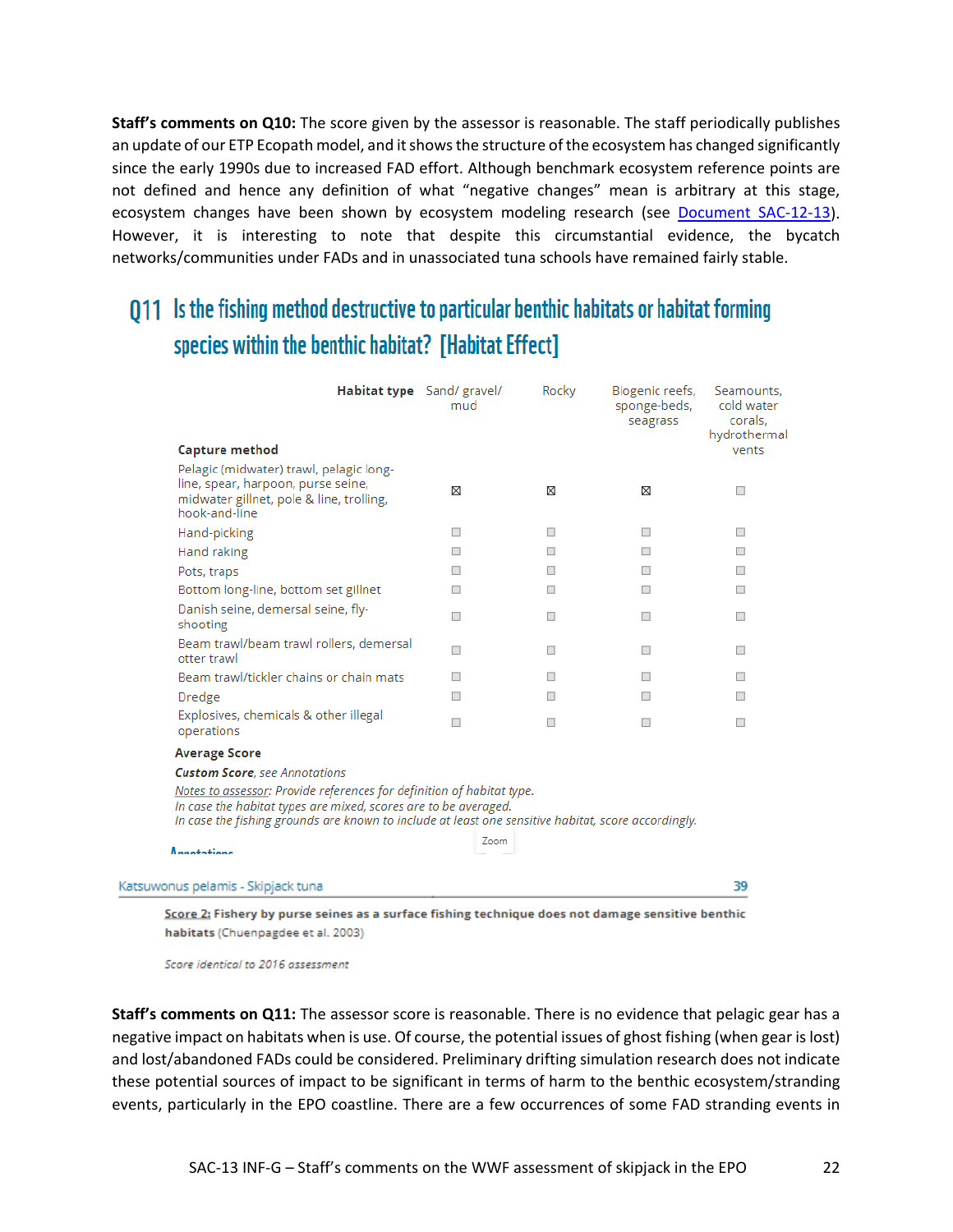Hawaii. However, it is unclear if these events originate from the EPO or the WCPO. Research is being conducted to identify potential spatial management options to mitigate these potential impacts, if deemed necessary. Also, the staff is collaborating with the industry in scientific experiments to reduce these potential impacts through biodegradability of the FADs (*e.g*., BIOFAD project, where TUNACONS and OPAGAC are partners).



\*A management system may be anything ranging from fully regulated to completely voluntary and/or small scale.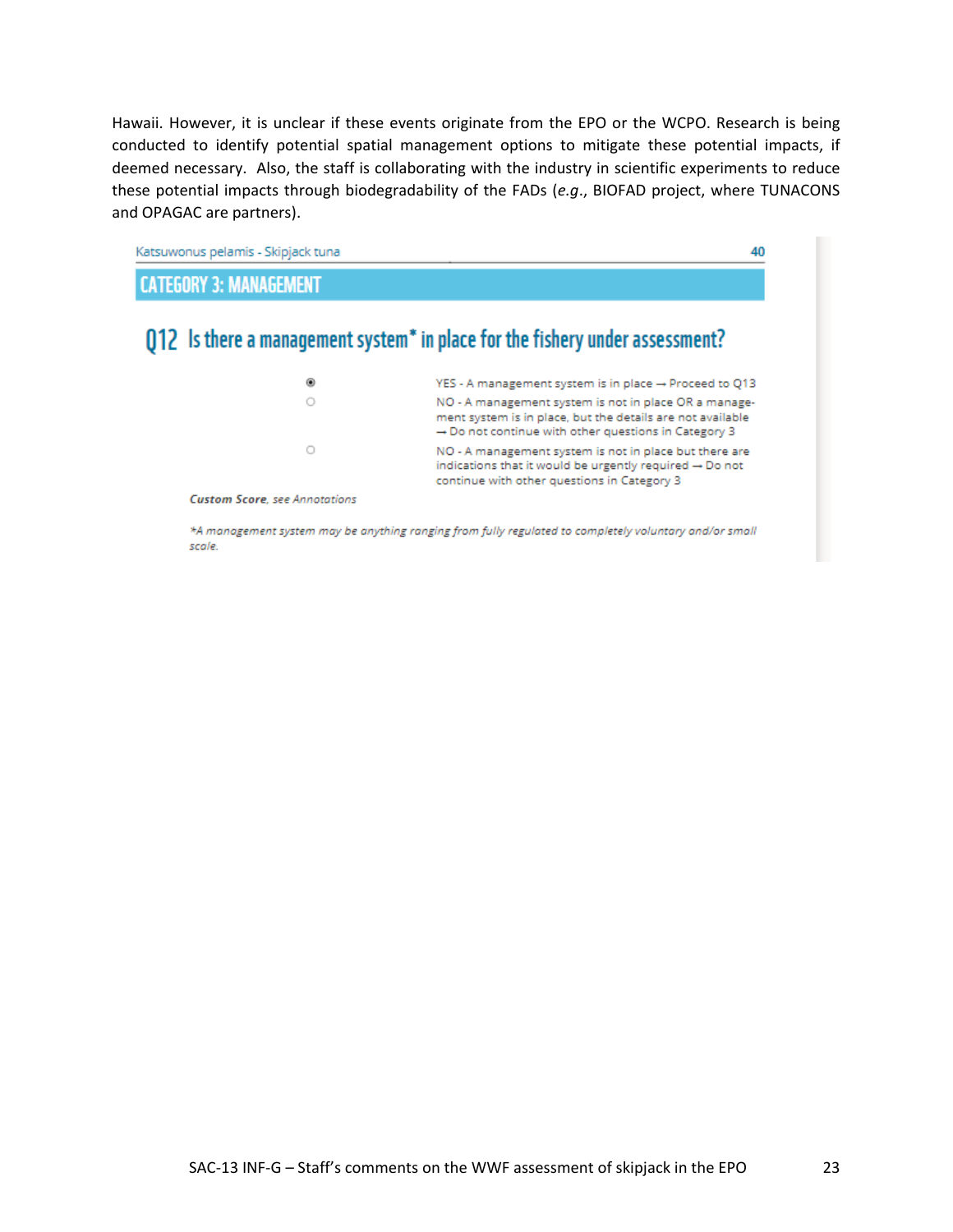# 013 Are the established management measures for the fishery under assessment effective in maintaining the integrity of the habitat and ecosystem AND in maintaining the long-term productivity of all impacted species?

| <b>ISSUE</b>                                                                                                                                         | 1. Relevance                                                     |                                                                                                                   | 2. Effectiveness |         |                                              |                                                        |                  |
|------------------------------------------------------------------------------------------------------------------------------------------------------|------------------------------------------------------------------|-------------------------------------------------------------------------------------------------------------------|------------------|---------|----------------------------------------------|--------------------------------------------------------|------------------|
|                                                                                                                                                      | Is this issue<br>relevant to the<br>fishery under<br>assessment? |                                                                                                                   | <b>Fully</b>     | Largely | Partly<br>effective effective effective      | Marginally<br>effective OR<br>effectiveness<br>unknown | Not<br>effective |
|                                                                                                                                                      | No                                                               | Yes                                                                                                               | 100              | 75      | 50                                           | 25                                                     | ٥                |
| (Q no. relates to question<br>above)                                                                                                                 | <b>IDo</b> not<br>continue<br>in this<br>rowl                    | <i>[Proceed</i><br>tо<br>column 2]                                                                                |                  |         |                                              |                                                        |                  |
| ETP species* (Q7)                                                                                                                                    | Ο                                                                | ۵                                                                                                                 | O                | 0       | ◉                                            | $\circ$                                                | 0                |
| Discard (Q8)                                                                                                                                         | Ο                                                                | ۵                                                                                                                 | Ο                | O       | ۵                                            | Ο                                                      | 0                |
| Unwanted bycatch (Q9)                                                                                                                                | Ο                                                                | ۰                                                                                                                 | Ο                | Ο       | O                                            | $\circledbullet$                                       | Ο                |
| Ecosystem effect** (Q10)                                                                                                                             | Ο                                                                | ۰                                                                                                                 | Ο                | Ο       | O                                            | ۵                                                      | 0                |
| Habitat effect*** (Q11)                                                                                                                              | ۵                                                                | O                                                                                                                 | O                | O       | O                                            | O                                                      | 0                |
| Monitoring/data<br>availability****                                                                                                                  | Ō                                                                | ۰                                                                                                                 | 0                | 0       | ۵                                            | O                                                      | 0                |
| Mixed fishery                                                                                                                                        | ۰                                                                | O                                                                                                                 | 0                | 0       | O                                            | 0                                                      | Ο                |
| IUU, misreporting                                                                                                                                    | O                                                                | ۰                                                                                                                 | O                | 0       | Ο                                            | ۵                                                      | 0                |
| Compliance,<br>enforcement                                                                                                                           | Ο                                                                | ۰                                                                                                                 | O                | O       | Ο                                            | ۵                                                      | Ο                |
| Transparency,<br>participation                                                                                                                       | O                                                                | ۵                                                                                                                 | O                | O       | ۰                                            | O                                                      | Ο                |
| Others (please specify)                                                                                                                              | ۵                                                                | O                                                                                                                 | O                | O       | O                                            | Ō                                                      | Ο                |
| Procedure: Highlight the appropriate box for each issue. The points don't go directly in the total assess-                                           |                                                                  |                                                                                                                   |                  |         |                                              |                                                        |                  |
| ment score, but they are aggregated in the "score" section below.<br>SCORE 90-100: Management is effective                                           |                                                                  |                                                                                                                   |                  |         |                                              |                                                        |                  |
| O                                                                                                                                                    |                                                                  |                                                                                                                   |                  |         |                                              |                                                        |                  |
| O                                                                                                                                                    |                                                                  |                                                                                                                   |                  |         | SCORE 65-89: Management is largely effective |                                                        |                  |
| Ο                                                                                                                                                    |                                                                  |                                                                                                                   |                  |         | SCORE 40-64: Management is partly effective  |                                                        |                  |
| $\circledcirc$                                                                                                                                       |                                                                  | SCORE 15-39: Management is marginally effective OR there is<br>insufficient information to a assess effectiveness |                  |         |                                              |                                                        |                  |
| $\circ$                                                                                                                                              |                                                                  |                                                                                                                   |                  |         | SCORE 0-14: Management is not effective      |                                                        |                  |
| <b>Average Score</b>                                                                                                                                 |                                                                  |                                                                                                                   |                  |         |                                              |                                                        |                  |
| <b>Custom Score</b> , see Annotations                                                                                                                |                                                                  |                                                                                                                   |                  |         |                                              |                                                        |                  |
| *Endangered, threatened or protected OR overfished OR biologically highly vulnerable species<br>**Ecosystem effect: refer to definition given in Q10 |                                                                  |                                                                                                                   |                  |         |                                              |                                                        |                  |
| ***Habitat effect = Imp<br>corals<br>orming anim<br>$0$ of $0$<br>Search for<br>****Issue must be rate                                               |                                                                  |                                                                                                                   |                  |         |                                              |                                                        |                  |

**Staff's comments on Q13:** The staff agrees with many of the WWF scores to this question. Although the IATTC is mandated by the Antigua Convention to address ecosystem issues, there is space for improvement here. Currently, there are no binding resolutions in place to ensure that the integrity of the ecosystem does not change (*e.g.,* from its present state or some defined benchmark state in the past). Of course, this is not a trivial task and would require a reliable ecosystem model and reliable data from all fisheries, including artisanal and non-tuna fisheries. Even with our ERA work, the staff has been very proactive in conducting research to identify vulnerable species, but there are no pre-defined actions ("control rules") to specifically mitigate threats or manage those species to acceptable vulnerability levels